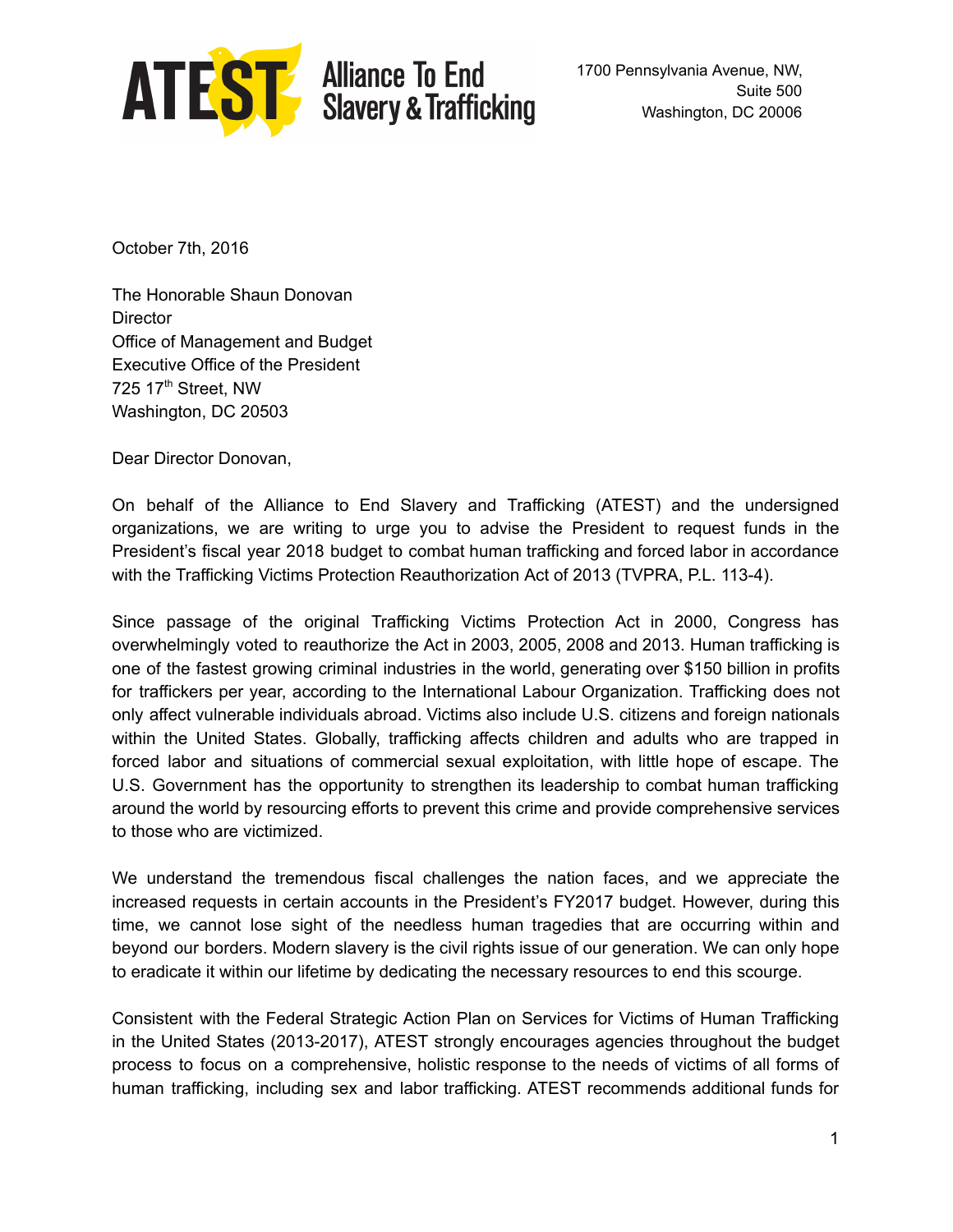agencies to effectively reach their objectives under the Strategic Action Plan, and for the drafting of a new Strategic Action Plan for 2018 to 2021. We describe below the critical need for funding across the federal government to curtail human trafficking and provide the resources necessary for survivors to rebuild their lives, both in the United States and around the world.

### **DEPARTMENT OF JUSTICE**

### *Office of Justice Programs / State and Local Law Enforcement Assistance* **1. Victim Services Grants & Human Trafficking Task Forces**

We request that funding for existing victim services grant programs at the Department of Justice remain within the Office for Victims of Crime (OVC). OVC has done an efficient and effective job in administering existing victim services grants and OVC should retain this role without disruption.

We request \$45,000,000 for victim services programs for victims of trafficking, for programs authorized by section 107(b)(2) of Public Law 106–386, and for programs authorized under Public Law 109–164 and Public Law 113–4. Due to the recent enactment of funding levels that exceed the authorized funding levels, we request accompanying statutory language to amend current law by increasing the authorized funding levels for this fiscal year to reflect this amount.

In addition, we request \$22,000,000 for the Human Trafficking Task Forces, consistent with the FY2016 funding level, and ask that this be accompanied by statutory language authorizing this funding level within OVC's victim services grants.

The National Human Trafficking Hotline reported a 524% increase in substantive calls since 2008, identifying 5,544 trafficking cases in the United States in 2015 alone. Robust resources are needed to ensure that as more survivors of trafficking come forward they receive appropriate responses and services.

### **2. Minor Victim Services Grants**

We request \$10,000,000 for Minor Victim Services Grants, of which \$8,000,000 is for sex trafficked minors and \$2,000,000 is for labor trafficked minors. We further request that the budget contain additional statutory language to make this funding available for two years, instead of just one year.

The TVPRA of 2013 (P.L. 113-4) created a grant program to "develop, expand and strengthen assistance programs for certain persons subject to trafficking." Under this grant program, the Attorney General is authorized under Sec. 202 of P.L. 109-164 (TVPRA of 2005), as amended by the TVPRA of 2013, to provide \$8,000,000 in grant funding to serve sex trafficked minors. Since the authorized funds are specific to sex trafficked minors, we are requesting an additional \$2,000,000 in grant funds to support the same services, training, and outreach for labor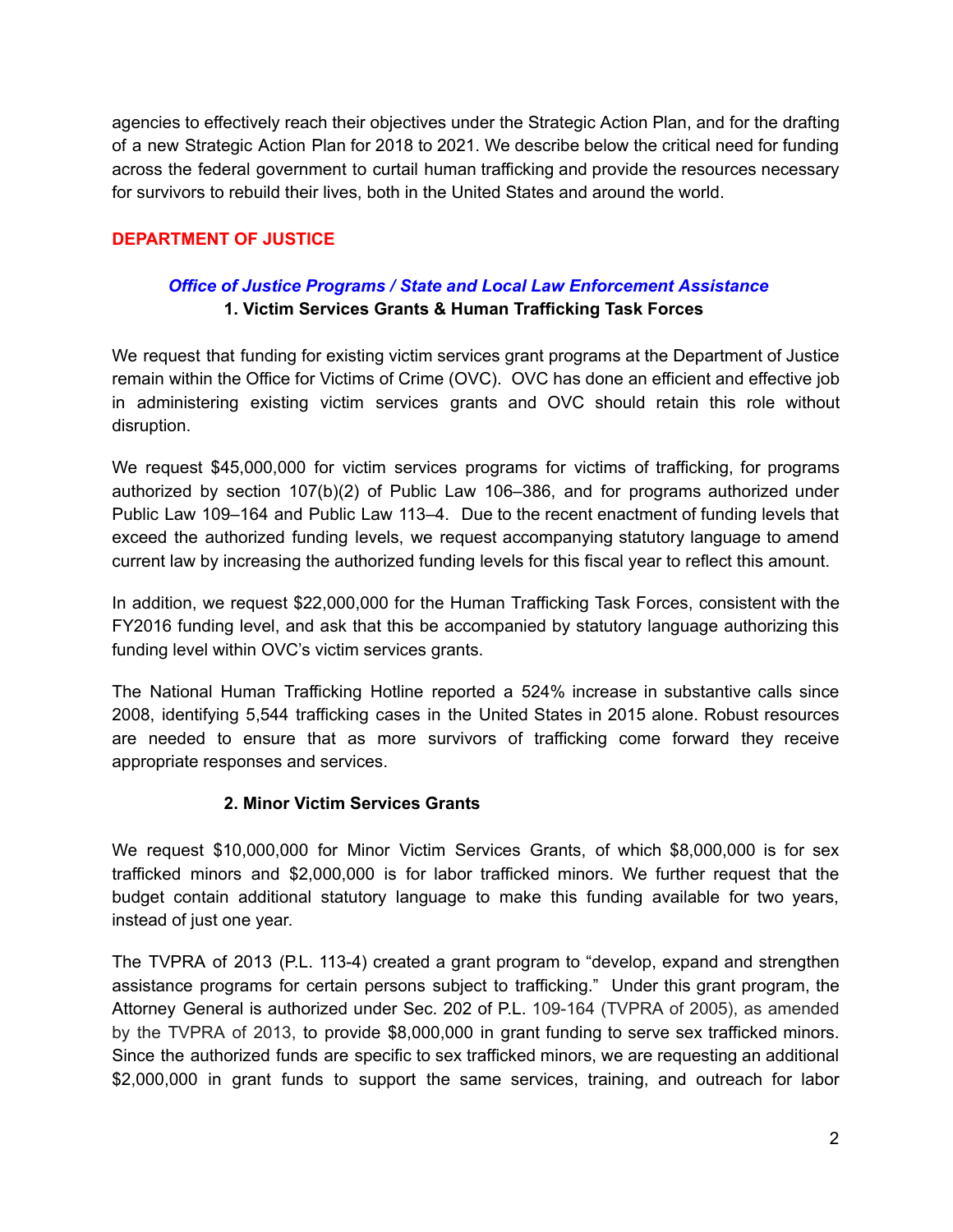trafficked youth. We believe developing these programs simultaneously is imperative given that the federal definition of human trafficking includes both sex and labor trafficking.

Specialized, comprehensive, trauma-informed, gender-specific assistance to minor victims of human trafficking is essential to combating this crime. Minor victims of trafficking face major hurdles in recovering from the abuse and trauma of their trafficking situation. Law enforcement around the country has identified the lack of specialized housing programs as the greatest obstacle in bringing effective prosecutions against child traffickers.

According to the most recent data from the Department of Justice, 1,000 juveniles under the age of 18 were arrested for prostitution in 2011. Anecdotal data from selected cities further illustrates the need for these funds. In Los Angeles County, for example, the Succeed Through Achievement and Resilience (STAR) Court Program estimates that 210 girls are arrested annually for prostitution. (This does not include the number of children who disclose while they are in juvenile hall). In the first six months of 2016 alone, 141 juveniles have disclosed that they were in fact victims of trafficking, even though they were not arrested for prostitution.

While we support the need for additional funding for trafficked minors, especially sex trafficked minors, we believe DOJ must carefully administer this new grant fund in close collaboration with the Department of Health and Human Services (HHS) and that the key areas within the grant fund include: residential care, 24-hour response services, clothing and basic necessities, case management services, mental health counseling, comprehensive, trauma-informed, and gender specific services, legal services, and specialized training for social service providers, public and private sector personnel, and outreach and education. HHS in its runaway and homeless youth programs and other services grant areas already have technical expertise in all of the above-listed areas.

#### *Legal Activities / Civil Rights Division*

### **3. Human Trafficking Prosecution Unit (HTPU)**

We request \$6,500,000 for the Human Trafficking Prosecution Unit, resources it needs to maintain its growing caseload. Despite a 62 percent increase in cases filed in the last five years (FY 2011-2015) compared to the previous five-year period, funding for the HTPU has been flat at \$5.3 million since FY 2010. These cases are resource intensive because they are procedurally complex, and involve multiple jurisdictions and defendants. With increased funding, HTPU will be able to more effectively investigate and prosecute all forms of trafficking and modern slavery.

### *Federal Bureau of Investigation* **4. Salaries and Expenses**

We request \$15,000,000, as authorized by Sec. 113(h) of the TVPA of 2000 (P.L. 106-386), as amended by the TVPRA of 2005 (P.L. 109-164) and the TVPRA of 2008 (P.L. 110-457), for the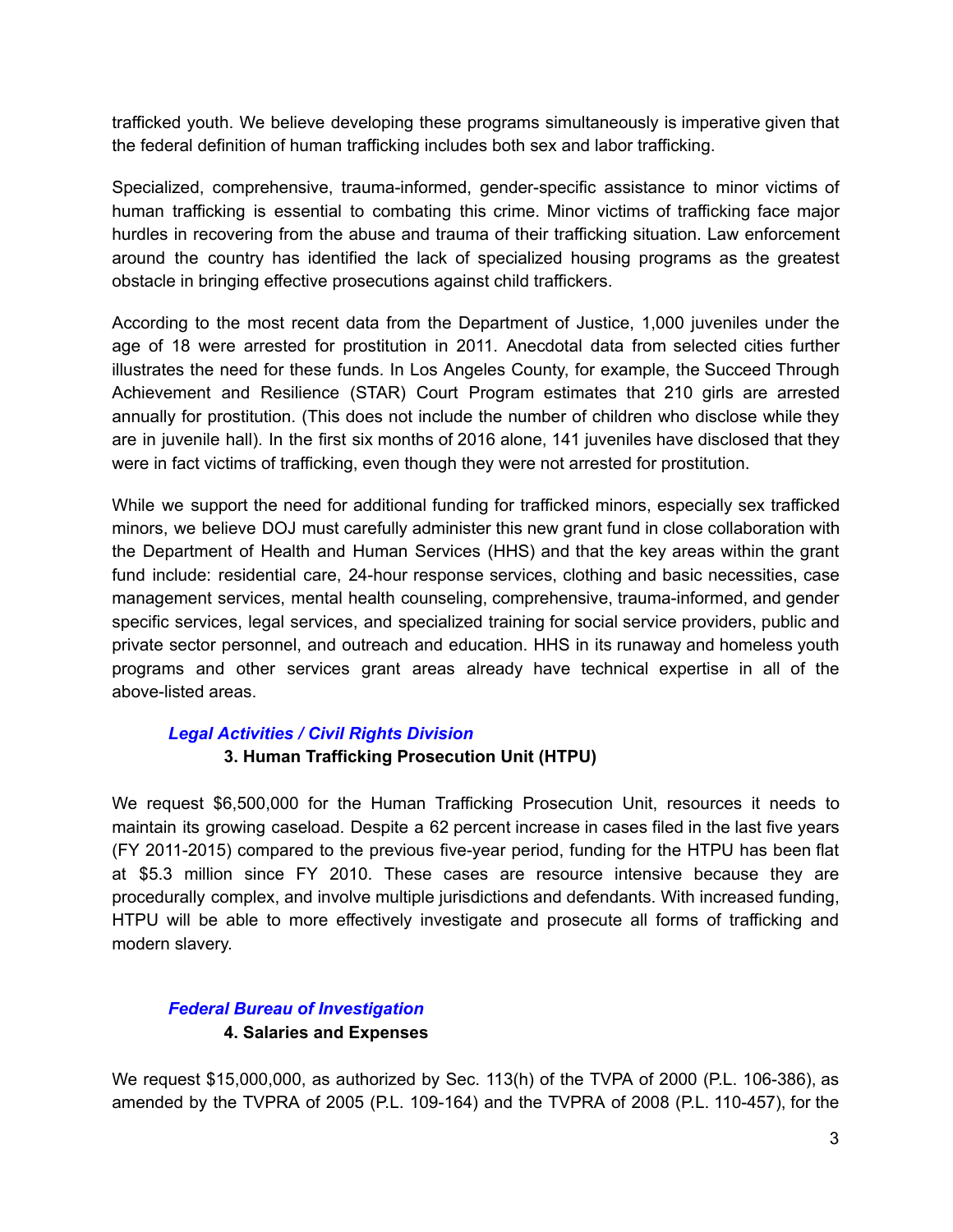Federal Bureau of Investigation's (FBI) Salaries and Expenses account to investigate severe forms of trafficking in persons. As the lead federal law enforcement agency, the FBI's ability to combat human trafficking and forced labor would be significantly enhanced through additional resources devoted specifically to this crime. In FY 2015, the FBI identified approximately 672 victims of human trafficking, of which 75% were from domestic minor sex trafficking and child sex tourism cases and 25% were from adult sex or labor trafficking cases or foreign national minor cases. Resources will be needed to ensure all types of trafficking cases continue to be appropriately investigated.

#### **DEPARTMENT OF LABOR**

#### **5. International Labor Affairs Bureau**

We request \$118,500,000 for the Bureau of International Labor Affairs in the Department of Labor (DOL/ILAB). ILAB is responsible for implementing Section 105(b)(2) of the TVPRA of 2005 (P.L.109-164) and Section 110 of the TVPRA of 2008 (P.L.110-457). In the past, these requirements have not been funded. Funding provided would allow ILAB to fulfill its Congressional mandates and ensure staff is able to travel to the countries with which it has partnered. Specifically, we request \$27,000,000 for the administration of the Bureau of International Labor Affairs, \$57,500,000 for the Child Labor and Forced Labor program, \$9,000,000 for the Office of Child Labor, Forced Labor and Human Trafficking, \$10,000,000 for the Workers' Rights program, and \$15,000,000 for the Human Trafficking Risk Reduction Grants.

### **6. Wage and Hour**

We request \$5,000,000 for the extension of services and benefits for victims of trafficking to implement 22 U.S.C. § 7105(b), as authorized by 22 U.S.C. § 7110(f). DOL is often the initial investigator of human trafficking crimes.

Labor trafficking affects work across many industries in the United States, most commonly domestic work, agriculture, manufacturing, janitorial services, hotel services, construction, health and elder care, hair and nail salons, and strip club dancing. DOL needs the resources to protect and support victims during these investigations, including providing access and referrals to shelter, medical care, mental health services, legal services, and case management.

Although funding for victim services through DOL has been authorized for over a decade, no funds have been provided for victim service programs through DOL. The 2014 Trafficking in Persons Report (TIP Report) narrative on U.S. efforts to combat trafficking highlighted:

"DOL field investigators were often the first government authorities to detect exploitative labor practices, and the DOL [Wage and Hour Division] targeted industries employing vulnerable workers, such as the agriculture, garment, janitorial, restaurant, and hospitality industries."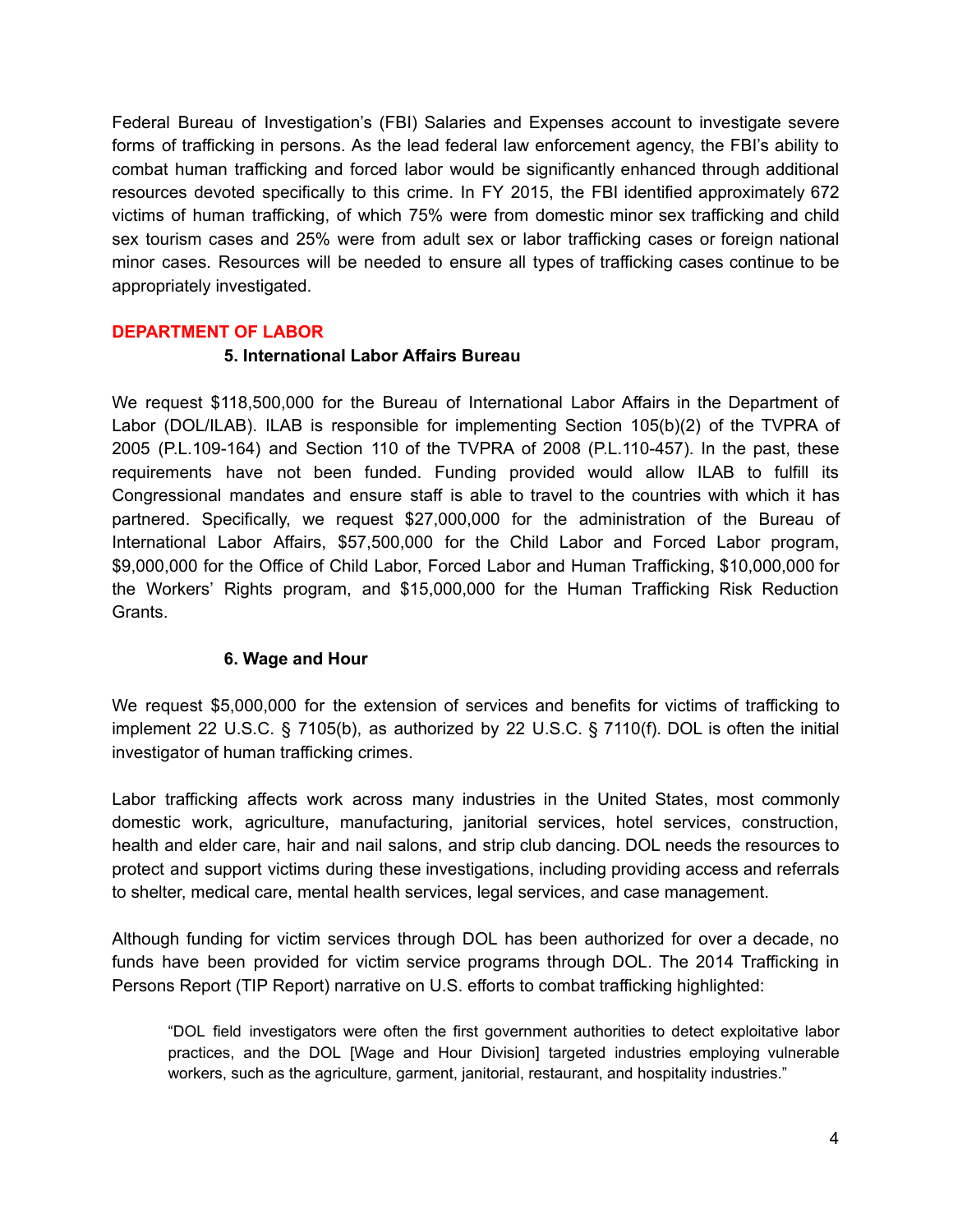Furthermore, the 2014 TIP Report noted that one "federally-funded report found that 30 percent of migrant laborers surveyed in one California community were victims of trafficking," and raised the need for increased funding for comprehensive victim services.

Additionally, in November of 2014, as part of President Obama's Executive Actions on Immigration, it was announced that DOL would begin providing T-visa certification and U-visa certification for three additional crimes (extortion, forced labor and fraud in foreign labor contracting). Wage and Hour employees must be fully trained on investigation protocols and handling of U- or T-visa certification requests. It is imperative that Department of Labor has the resources necessary to support survivors of trafficking and other workplace crimes with either Uor T-visa certification depending on the survivors' requests.

### **DEPARTMENT OF HEALTH AND HUMAN SERVICES** *Administration for Children and Families*

We are excited that HHS ACF established the Office of Trafficking in Persons (OTIP), underscoring the importance of coordinating the human trafficking efforts across ACF. ACF works directly with **all** victims of human trafficking – men, women, children, LGBTQ, foreign nationals and domestic clients – stressing the need to have an office that is responsible for guiding principles and best practices.

OTIP requires a core team of staff. ATEST requests robust and new resources for HHS to hire the appropriate FTEs to help staff the office. We applaud ACF for taking this important step in creating a more coordinated and collaborative model to better assist all victims of human trafficking. We look forward to working with OTIP's new staff to ensure victims receive the benefits and resources they need to recover and build a new life.

## **7. Office on Trafficking in Persons: Foreign National Victims**

We request \$16,000,000 for the Administration for Children and Families (ACF) to implement the TVPA, as amended in 2013, to serve foreign national victims. These grants are crucial to providing victims, including children, the comprehensive aid and services once they have been identified as a victim of trafficking. In 2015, 863 victims were identified and certified as in need of comprehensive, trauma-informed, gender specific services, an 872% increase since 2002. Yet, funding for these programs has minimally increased for over that same period and remains insufficient to meet victims' needs. We support the Department's decision to include legal services within the comprehensive services available to victims. We encourage ACF to use a portion of these increased funds for legal services for victims.

While the prevalence of human trafficking is difficult to determine, there are some indicators of the scope of the problem. For example, the National Human Trafficking Hotline has identified nearly 23,806 potential human trafficking victims since 2007. Yet, HHS and its grantees have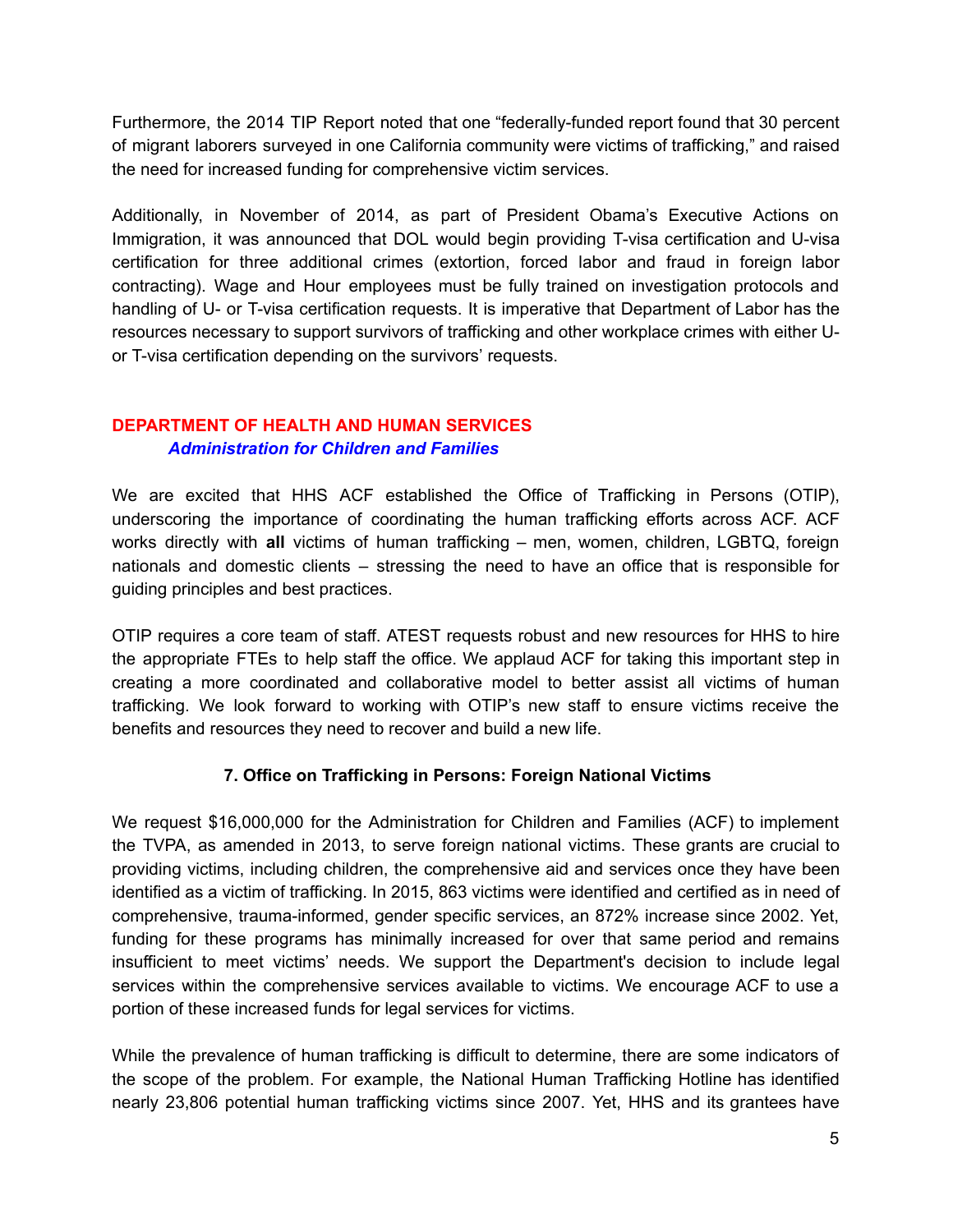been able to serve less than 800 survivors annually. Each year since the passage of TVPA, HHS funding has had to serve an increasing number of survivors with the same resources. For example, in FY 2015, the federal government issued 623 certifications to foreign adults and 240 eligibility letters to foreign children, an increase from 530 for adults and 219 for children in FY 2014 and an increase from 406 adults and 114 children in FY 2013. Since HHS has needed to serve increasing numbers of victims with the same level of funding, service periods for some clients are only as long as four months. This short service period challenges a survivor's ability to recover and to participate in criminal prosecutions, which can often last as long as two years.

## **8. Office on Trafficking in Persons: U.S. Citizens**

We request \$16,000,000 for the Administration for Children and Families (ACF) to implement the TVPA, as amended in 2013, by issuing grants to NGOs working in communities around the country providing case management programs for U.S. citizens and legal permanent resident victims of severe forms of trafficking. These grants are crucial to providing victims, including children, the necessary aid and services once they have been identified as a victim of trafficking. We appreciate the Administration's support for grant funding for U.S. citizens and legal permanent residents within ACF and encourage the Administration to include this item again in the FY 2018 Budget Request.

Recovery programs for U.S. citizens include medical and psychological treatment, housing, access to educational programs, life skills development, and other assistance through HHS-funded NGO programs. In 2015, the National Human Trafficking Hotline (NHTH) identified 1,630 child trafficking cases: 1,386 cases of child sex trafficking and 115 cases of child labor trafficking. The NHTH also found that of all the sex trafficking cases it identified, 34.7% involved U.S. citizen victims (1,435 cases), and of all the labor trafficking cases it identified, 14.8% involved U.S. citizen victims (107 cases). Yet, funding for services for this population remains woefully low. The request for \$16,000,000 in funding reflects the need to appropriately address the needs of this population. These funds may also support public awareness, training, and coalition building to raise awareness about human trafficking among law enforcement, social services, medical staff and other potential first responders, in addition to other faith-based and community groups.

### **9. The National Human Trafficking Hotline**

We request \$2,500,000 for the Administration of Children and Families to support the National Human Trafficking Hotline (formerly known as the National Human Trafficking Resource Center Hotline). The NHTH is authorized by Section 107(b)(1)(B) of the 2000 TVPRA as amended (22 U.S.C. 7105(b)(1)(B)(ii)).

The NHTH is a national, toll-free hotline, available to answer calls, online tips and email queries from anywhere 24 hours a day, seven days a week. The hotline is used to collect tips on human trafficking cases, connect victims with anti-trafficking services in their area, and where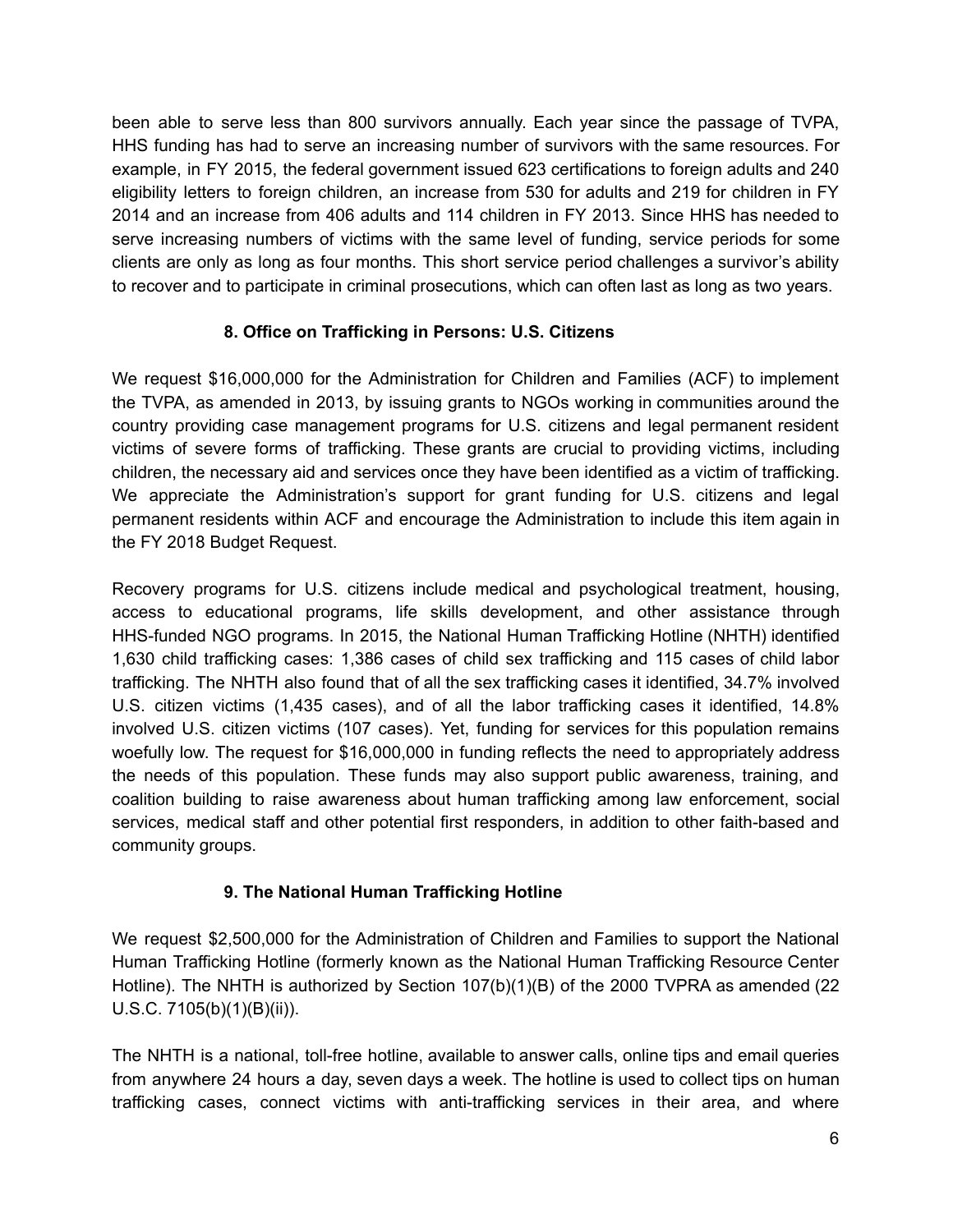appropriate report actionable tips to law enforcement. The NHTH provides its services to both domestic and foreign victims of human trafficking, and was recently funded by the amounts appropriated to the Office of Refugee Resettlement at the level of \$1,000,000 for FY 2016.

Funding to the NHTH is insufficient to meet the growing call volume. In 2008, the NHTH received 3,516 human trafficking related calls and in 2015 it received 21,947 calls, 1,275 e-mails, and 1,535 online tip reports related to human trafficking. The NHTH provides assistance to victims seeking shelter, case management, and legal services. The NHTH also collects and provides valuable data on the prevalence of victims in the United States, as well as on human trafficking trends. To better assist in the identification of victims and access to services, we request \$2,500,000 for the NHTH.

## **10. Runaway and Homeless Youth Act**

ATEST is requesting a total of \$165,000,000 for the ACF to implement the Runaway and Homeless Youth Act, originally part of the Juvenile Justice & Delinquency Prevention Act and last reauthorized by the Reconnecting Homeless Youth Act of 2008 (P.L. 110-378), in order to prevent trafficking, identify survivors, and provide services to runaway, homeless and disconnected youth.

The Runaway and Homeless Youth Act provides vital services to runaway, homeless, and disconnected youth. This modest investment has laid the foundation for a national system of services for our most vulnerable young people who are at risk of becoming or have already been victims of exploitation and trafficking, abuse, familial rejection, unsafe communities, and poverty. ACF has been involved with monitoring, reporting on and consulting with other government agencies regarding Runaway and Homeless Youth (RHY) programs. These programs provide homeless and victimized youth with hope, safety, healing, and opportunities for a new life through: emergency shelters, family reunification when safe, aftercare, outreach, education and employment, health care, behavioral and mental health, transitional housing, and independent housing options. This support achieves the following successful outcomes for youth: 1) safe exit from homelessness and hopelessness; 2) family reunification and/or establishment of permanent connections in their communities; 3) education, employment and sustainable independence; and 4) prevention of human trafficking. Further, these programs are often best positioned to prevent trafficking and commercial sexual exploitation and provide early identification of victims of these crimes.

## **11. Highly Vulnerable Populations Study**

We request \$3,000,000 to be directed to HHS for a study on the prevalence, characteristics, and needs of programs serving homeless youth in America. Because homeless and human trafficked youth are often indiscernible and unwilling to disclose their housing and victimization status, a national multi-tiered research and data collection effort is needed. To scale up the most effective housing and interventions and services needed for homeless youth, it is critical to know where to target these interventions. To know how much housing and services are needed to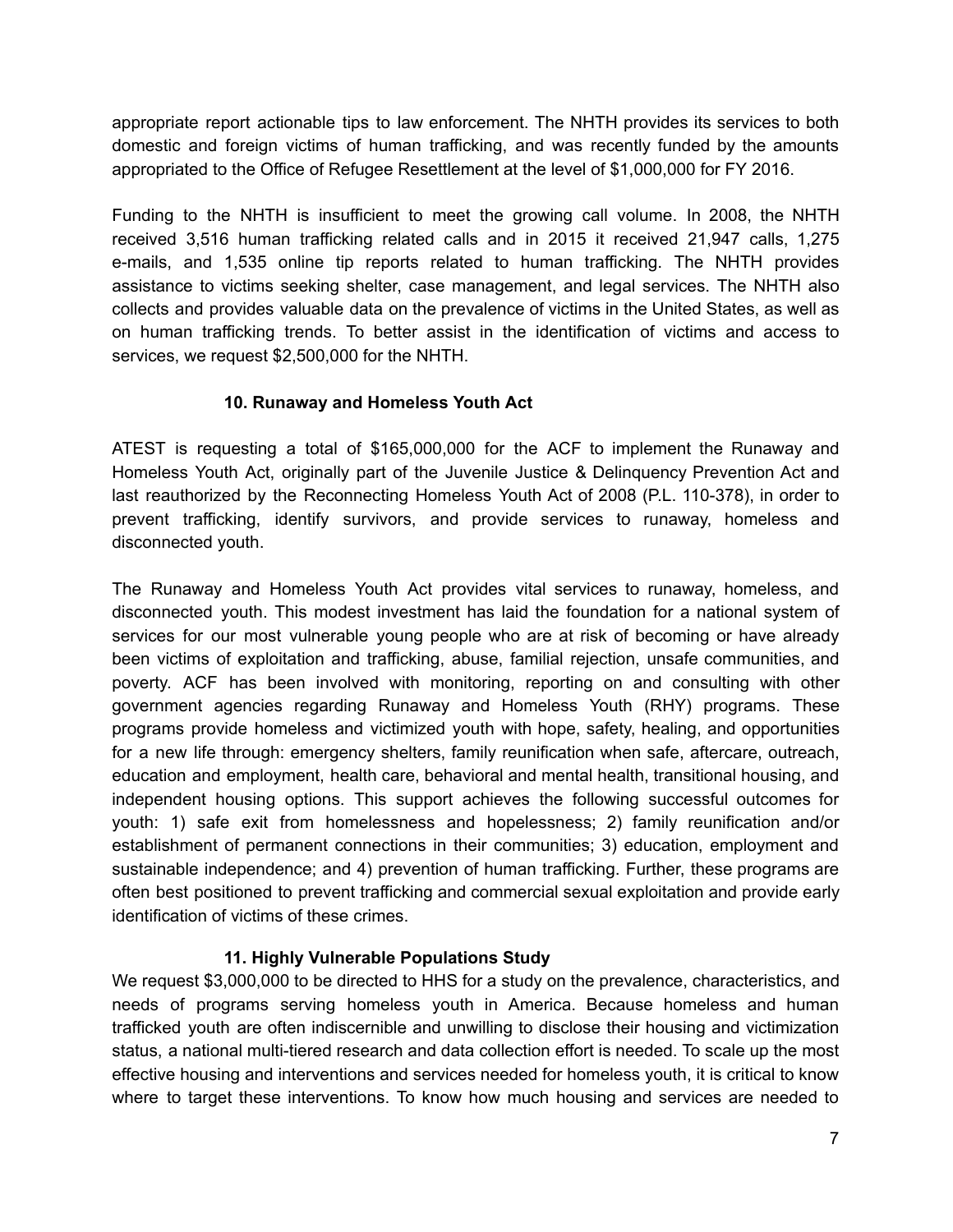care for our vulnerable homeless and human trafficked youth, regular large-scale research is needed to gather data and information on the number, characteristics, and needs of unaccompanied homeless youth in America.

### **12. Office of Refugee Resettlement (ORR): Unaccompanied Alien Children's (UAC) Program, Pro Bono Legal Services Initiative**

The UAC program, authorized under the Homeland Security Act of 2002, P.L. 107-296, the William Wilberforce Trafficking Victims Protection Reauthorization Act of 2008 (TVPRA, P.L. 110-457), and the Violence Against Women Act of 2013 (VAWA, P.L. 113-4), provides shelter and support services to unaccompanied children apprehended in the United States by the Department of Homeland Security or other law enforcement agencies. Many of these children are fleeing for their lives from violence in their home countries. The dangers they face include vulnerability to gang and drug cartel recruitment, rape and other forms of sexual assault, as well as, various forms of human trafficking, including forced labor in the agricultural sector, begging, street vending, restaurant work, commercial sex, and domestic servitude. The UAC program houses the legal services initiative, which supports legal representation for both released and detained unaccompanied children. We request at least \$80,000,000 of the total amount allocated to the UAC program be specifically for the pro bono legal services initiative.

A 2014 report from Syracuse University concluded that 70 percent of unaccompanied children in immigration proceedings do not have lawyers. This compromises their ability to access legal protection and leads to court inefficiencies. The percentage of children who are unrepresented has risen significantly as the number of children crossing our borders increased dramatically.

We strongly recommend that the Office of Refugee Resettlement (ORR) use its legal services funding in a way that reaches and meets the representation needs of as many children as possible. Historically, ORR has allocated most of its funding for legal services to Know Your Rights presentations and initial case screenings of children while the children are in ORR custody. Immigration court hearings are complicated, adversarial and are not child centered. Without assistance of counsel, unaccompanied children are not able to successfully navigate the immigration court system to obtain relief from removal. While education and screening are essential, these efforts do not address the critical need for representation for children.

### **DEPARTMENT OF EDUCATION**

### **13. ED Grants to Local Education Agencies, Title I**

We request \$2,000,000 for the Department to fulfill its mandate under the Federal Strategic Action Plan on Services for Victims of Human Trafficking in the United States (2013-2017). The Department of Education interfaces with approximately 50 million elementary and secondary school children each year. The Department is in a unique position to identify victims of sex and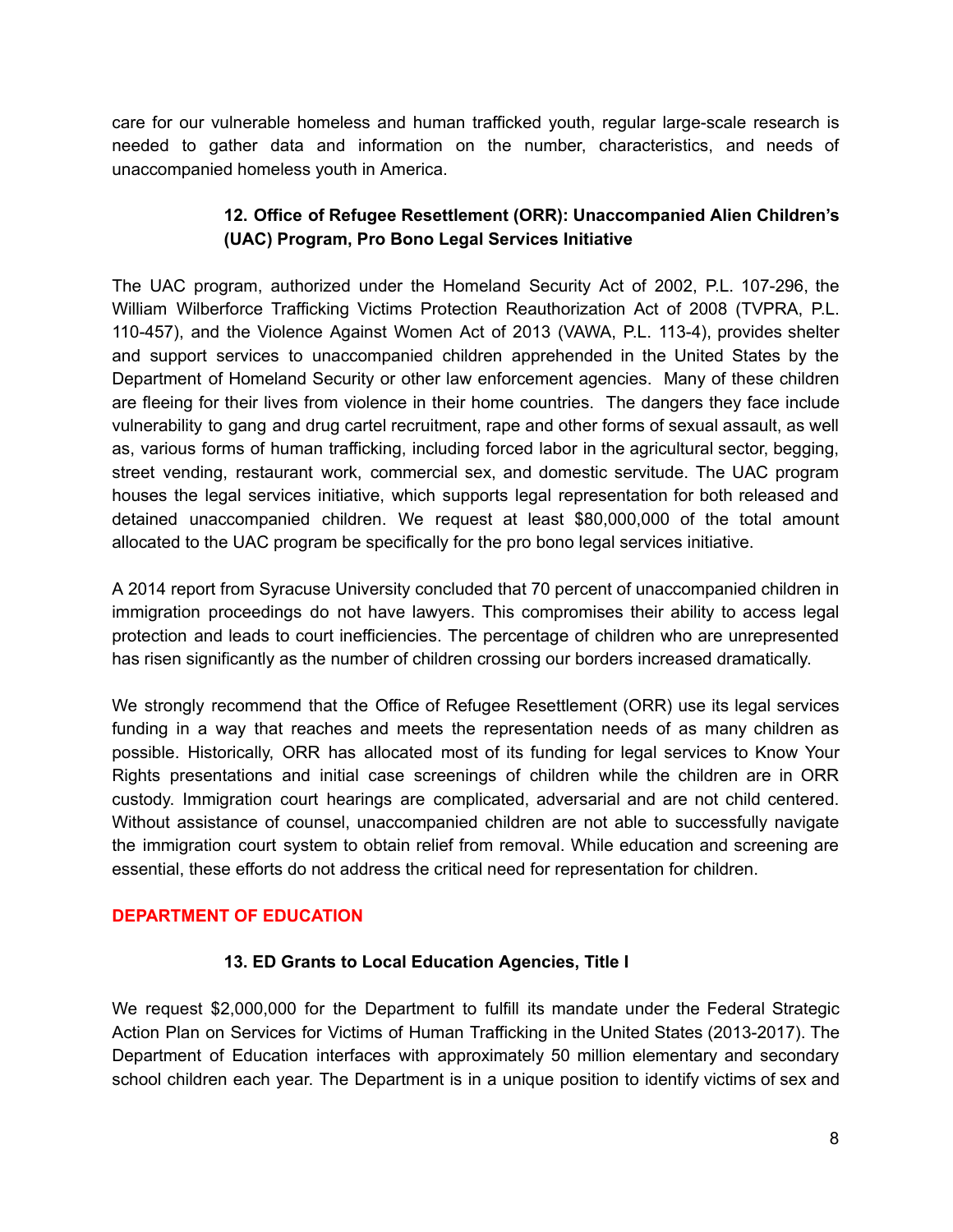labor trafficking and prevent the victimization and exploitation of those children who might be susceptible to this crime.

Pursuant to the Federal Strategic Action Plan on Services for Victims of Human Trafficking in the United States (2013-2017), we request that the Department develop materials regarding all forms of human trafficking, including sex and labor trafficking, to ensure that educators are aware of how to identify and treat all types of trafficking. Further, we request that the Department undertake a study to examine the appropriate role of educators and the education system in preventing, identifying, and supporting child trafficking victims. The outcome of the study should inform the development of a model curriculum on the prevention of both sex and labor trafficking. The Department should consult stakeholders, including educators, NGOs as well as both labor and sex trafficking survivors, on the development of materials, the study, and the curriculum guidelines.

## **14. McKinneyVento Act Education for Homeless Children and Youth Program**

We are requesting \$85,000,000 to implement the Education for Homeless Children and Youth Program (EHCYP), as authorized by section  $722(d)(3)$  of the the McKinney-Vento Act as amended by the Every Student Succeeds Act (ESSA) (P.L 114–95).

The EHCYP removes barriers to the enrollment, attendance, and opportunity for success for homeless children and youth; all of whom are at high risk of human trafficking. The EHCYP is effective in addressing youth homelessness. With the support of EHCYP grants, local education agencies have provided identification, enrollment and transportation assistance, as well as academic support and referrals for basic services. The EHCYP has given homeless children and youth the extra support they need to enroll and succeed in school.

Unfortunately, the resources directed to child and youth homelessness programs have not been sufficient in recent years. In the 2013-2014 school year, public schools identified a record 1,360,747 homeless children and youth – an 7% increase over the previous year and 100% increase since 2006-2007. The recently enacted ESSA increased the authorized funding for the EHCYP to \$85 million, the first increase since FY 2010. However, only 22% of school districts receive support through the EHCYP in any given year. As a result, homeless children and youth are under-identified and continue to face significant barriers to school enrollment and continuity.

Homeless children and youth are particularly at risk for human trafficking. Under the McKinney-Vento Act's EHCYP, all school districts are required to designate a homeless liaison, who proactively identifies homeless children and youth and connects them to vital services like food, housing, and clothing. Under the Act, school districts are also required to provide transportation to stabilize the educational experiences of homeless students. Because all school districts – even those in communities without youth shelters — must designate a liaison for homeless students, schools are uniquely positioned to identify youth who are being trafficked, or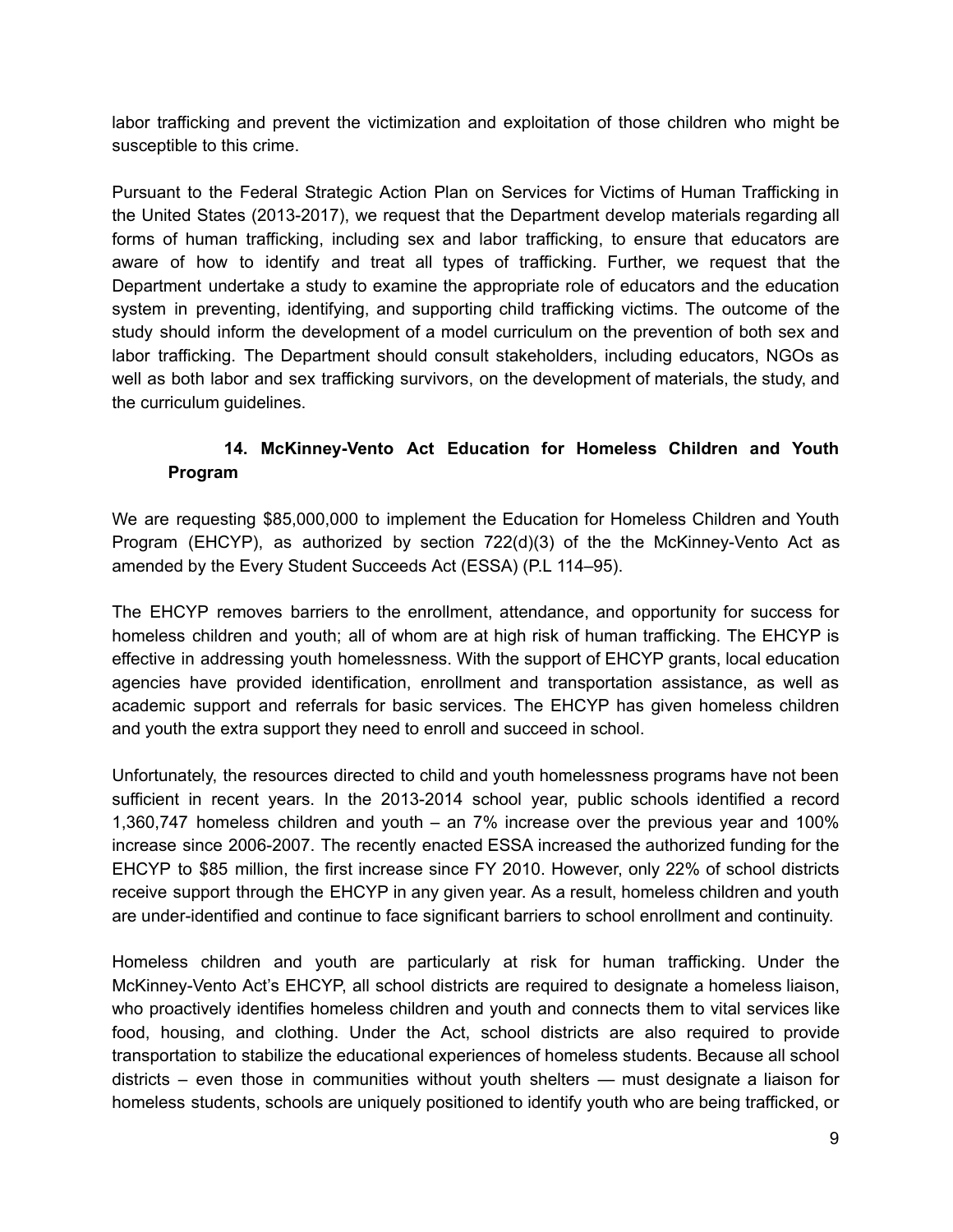are at risk of being trafficked, and provide connections to services. Yet many liaisons are designated in name only, and lack the time and the training to carry out their duties. This lack of capacity is particularly severe in light of the increase in student homelessness. Increasing funding for the EHCYP will support a dedicated infrastructure within the nation's public schools to identify and serve children and youth who are at very high risk of human trafficking.

#### **DEPARTMENT OF HOUSING AND URBAN DEVELOPMENT**

### **15. Homeless Assistance Grants / Continuums of Care (CoC) For Youth**

Within the Homeless Assistance Grants program, we request \$300,000,000 in funding for Continuums of Care (CoC) to specifically serve homeless youth, inclusive of both minors and young adults, which are authorized under Title IV, Subtitle C, section 422 of the McKinney-Vento Act.

Transitional housing, emergency shelter, and other emergency solutions programs are integral parts to prevent trafficking among the homeless youth population because a lack of housing increases vulnerability and heightens a young person's risk of becoming a victim of human trafficking. Currently, HUD has been deprioritizing housing and shelter programs with supportive services in exchange for prioritizing other housing interventions that are largely not youth-appropriate or accessible to homeless youth. Having a stable place to live coupled with services that reconnect youth with education while also teaching life skills is necessary for youth to be able to fully support themselves when they become adults. Programs with a youth appropriate focus are the most effective way to prevent the human trafficking of youth experiencing homelessness. Without these programs and their resources available to youth, they are more likely to fall victim to trafficking.

### **DEPARTMENT OF STATE**

#### **16. End Modern Slavery Initiative**

Congress has demonstrated overwhelming support for the End Modern Slavery Initiative, a grant-making organization that will seek to leverage public and private resources to fund programs to combat sexual exploitation and forced labor around the world. Pending its authorization at the end of 2016, we request that you fully fund the End Modern Slavery Initiative at \$36,000,000 per year to complement existing anti-trafficking programs that address root causes, while protecting existing human rights, development, humanitarian, and democracy assistance.

### **17. United States Advisory Council on Human Trafficking**

We request additional resources, in an amount of \$500,000, to support the United States Advisory Council on Human Trafficking ("Council"). In May 2015, the President signed into law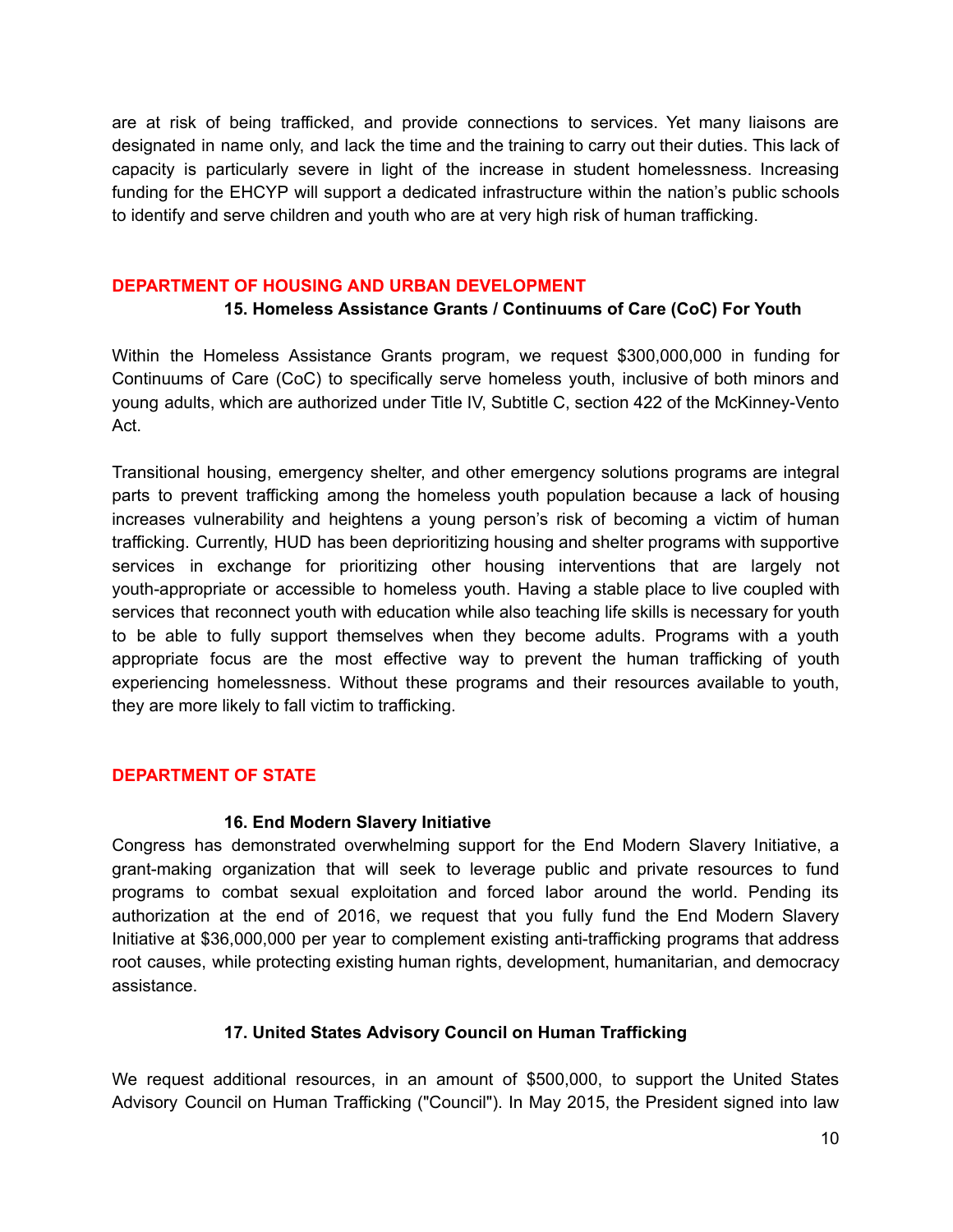the Survivors of Human Trafficking Empowerment Act (Sec. 115 of Public Law 11422), which established the Council to provide advice and recommendations to the Senior Policy Operating Group and the President's Interagency Task Force to Monitor and Combat Trafficking. Human trafficking survivors are in the best position to speak to policies that have the greatest impact and will effect real change. Survivors of human trafficking are more than just their stories—they have a deep understanding of the problem and what is needed to combat it and support survivors. We commend the Administration for appointing Council members and strongly recommend additional funding necessary to establish a Council that reflects the diverse backgrounds of survivors of trafficking — including foreign national and U.S. citizen survivors of sex and labor trafficking. The request would fund support staff for the Council,convenings, Council members travel and incidental expenses, and other activities authorized by the Act. We applaud the U.S. Government for working with survivors, not only on their behalf.

### **18. Global Human Trafficking Hotline**

We request \$300,000 for the Department of State to support the launch of the Global Human Trafficking Hotline referenced by the regulations implementing Executive Order 13627, Strengthening Protections Against Trafficking in Persons in Federal Contracts. These regulations, released in January 2015, require "a process for employees to report, without fear of retaliation, activity inconsistent with the policy prohibiting trafficking in persons, including a means to make available to all employees the hotline phone number of the Global Human Trafficking Hotline at 1–844–888–FREE and its email address at help@befree.org." (FAR § 52.222-50(h)(3)(ii)).

The policy as outlined in FAR  $\S$  52.222-50(h)(3)(ii) can ultimately succeed only if workers have an independent channel of communication to report concerns. Providing access to a multimodal hotline (e.g. phone, email) gives contractor employees and agents an easy means to safely report any indication of exploitation or human trafficking in their workplace or community. We recognize that in order to build trust with workers who may fear retaliation they must receive swift and sustained support.

\$300,000 will enable the Department of State to provide a confidential and independent hotline to support the goals of Executive Order 13627.

## *Office to Monitor and Combat Trafficking in Persons (J/TIP)* **19. Administration**

There is a growing awareness of the problem of human trafficking and forced labor in countries around the world, but many countries lack the resources needed to help combat the problem. J/TIP provides the resources and tools that are often needed in many of these countries. J/TIP is already funding projects in over 76 countries in an effort to assist governments with the will to change but that lack the financial resources to do so. According to a report released by the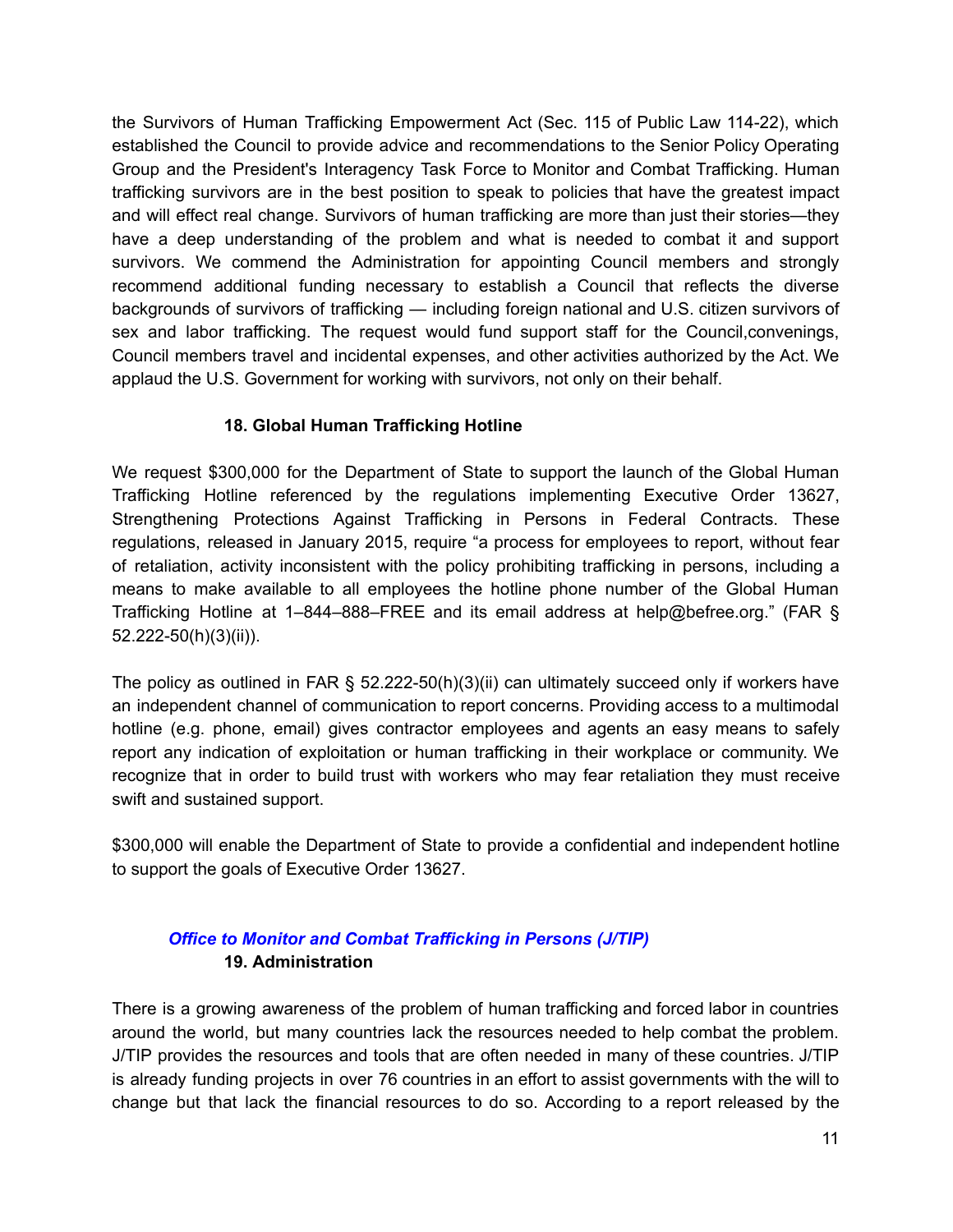State Department Inspector General (IG), U.S. grant funding to assist Tier 2 and Tier 2 Watch List countries has been cut significantly at a time when U.S. leadership continues to elevate worldwide trafficking awareness.

We request \$12,000,000 for J/TIP for combatting human trafficking. J/TIP needs additional resources to ensure that the United States government continues to be a strong leader on these issues. The IG report asserts that the assessment and evaluation methodology related to the tier ranking system of the Trafficking Victims Protection Act of 2000, as amended, is not well understood among other State Department offices outside of J/TIP, which leads to challenges with implementation. Robust funding would improve collaboration with the posts and regional bureaus, and enable J/TIP to encourage foreign governments to comply with the minimum standards in the TVPA and implementation of the tier ranking system. This amount will also enable J/TIP to provide additional expertise in prosecution and prevention strategies, and to assist in addressing performance gaps, particularly for Tier 2 Watch List countries. The amount will also support ongoing reporting and grant functions vital to the office's efforts to encourage progress in achieving the TVPA's standards and building incountry capacity. These grants in Tier 2 Watch List countries are increasingly effective because they are leveraged with diplomatic and fiscal pressure as Tier 2 Watch List countries are subject to the "auto-downgrade provision" and future sanctions.

Additionally, this funding would help support the President's Interagency Task Force. Under the original TVPA, J/TIP is responsible for convening this task force, which coordinates anti-trafficking efforts across the U.S. Government.

## **20. Emergency Capacity Fund**

In addition, we request \$3,000,000 for J/TIP to establish a rapid response team as authorized in the most recent TVPRA to respond to unplanned but acute crises like the recent earthquake in Nepal and to respond to other requests for assistance from foreign governments. The team would provide urgently needed training and technical assistance capabilities to build in and leverage an anti-trafficking response within disaster- and conflict-related response efforts, including training border control, law enforcement, and humanitarian first responders, help write TIP laws or support TIP policy implementation in crisis environments where they may otherwise be ignored, and advise the establishment or expansion of effective and safe survivor shelters. Currently, J/TIP does not have the staff needed to respond to these international requests for practical support in crises.

## **21. Grants Administered by the Office to Monitor and Combat Trafficking in Persons (J/TIP): International Narcotics Control and Law Enforcement / Trafficking in Persons grants**

We request \$45,000,000 for the Bureau of International Narcotics and Law Enforcement Affairs (INL) to award grants to U.S.-based and foreign non-profit and non-governmental organizations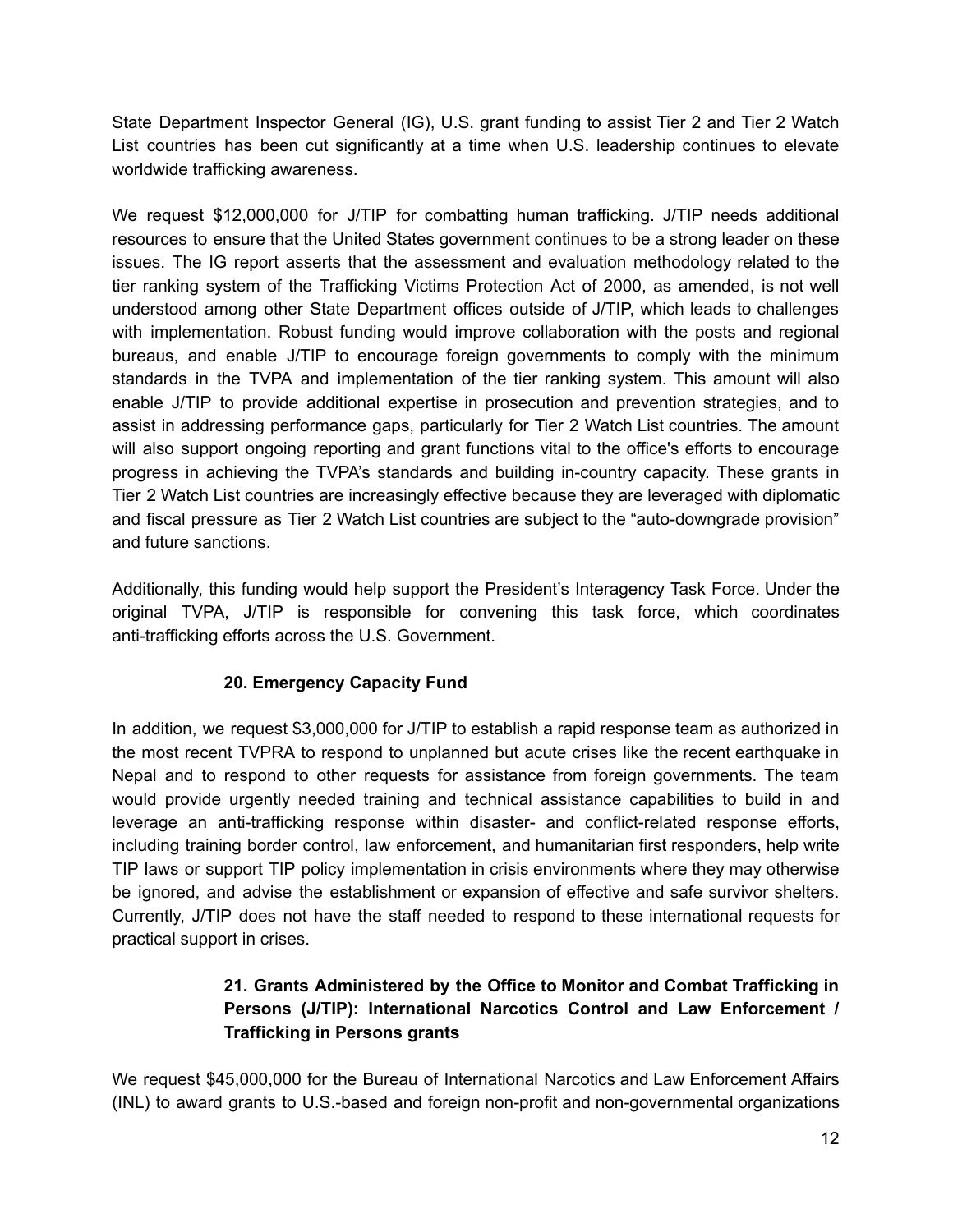(NGO), public international organizations (PIO), and universities to fight human trafficking internationally through preventative workshops, training workshops for law enforcement, and legal and strategic support. These grants provide very specific support to law enforcement to help train and educate officers on how to recognize trafficking and forced labor, how to investigate it, assist with prosecutions, and how to assist victims.

This funding is needed to continue essential work, which previously included programs in 21 target countries. These projects included: working to reduce trafficking in mining zones in DRC; scaling up child protection systems in Mauritania to prevent and combat child trafficking; improving the identification of, and the provision of services to, trafficking victims for forced labor in the garment/textile, domestic work, and agricultural sectors in Jordan; and labor trafficking of men into the fishing industry in Thailand. Additional funding is also needed to respond to new challenges, particularly online commercial sexual exploitation of children, both girls and boys, in the Philippines. This year, however, J/TIP funds programs in 14 countries and focuses almost exclusively on "protection."

These funds are critical to ensuring that victims are identified and protected, traffickers are convicted and systems and policies are in place to prevent future trafficking. In 2015, only 77,823 victims of human trafficking were identified globally, of an estimated 21 million. This amounts to less than 0.4% of victims. Additionally, the 2016 TIP Report states that in 2015 there were an estimated 18,930 prosecutions and 6,609 convictions of traffickers globally. Prosecution and prevention efforts should be expanded and strengthened given the global magnitude of human trafficking.

## **22. Grants Administered by the Office to Monitor and Combat Trafficking in Persons (J/TIP): Child Protection Compacts**

We also request an additional \$5,000,000 be designated specifically for Child Protection Compacts. Under the Trafficking Victims Protection Reauthorization Act of 2013 (P.L. 1134), the State Department is authorized to provide assistance for each country that enters into a child protection compact with the United States to support policies and programs that prevent and respond to violence, exploitation, and abuse against children; and measurably reduce the trafficking of minors, by building sustainable and effective systems of justice, prevention, and protection. The assistance can be provided in the form of grants, cooperative agreements, or contracts to or with national governments, regional or local governmental units, or non-governmental organizations with expertise in the protection of victims of severe forms of trafficking in persons. In 2015, J/TIP administered the first Child Protection Compacts in Ghana through the award of cooperative agreements. In FY 2016, Congress appropriated \$5 million for a second Child Protection Compact, and we are encouraged by the progress J/TIP has made in the selection process of choosing the second country in which to administer this money. We look forward to the announcement of the country later this year. We recommend that additional funding is made available for another country to be chosen in FY 2018 and that J/TIP continues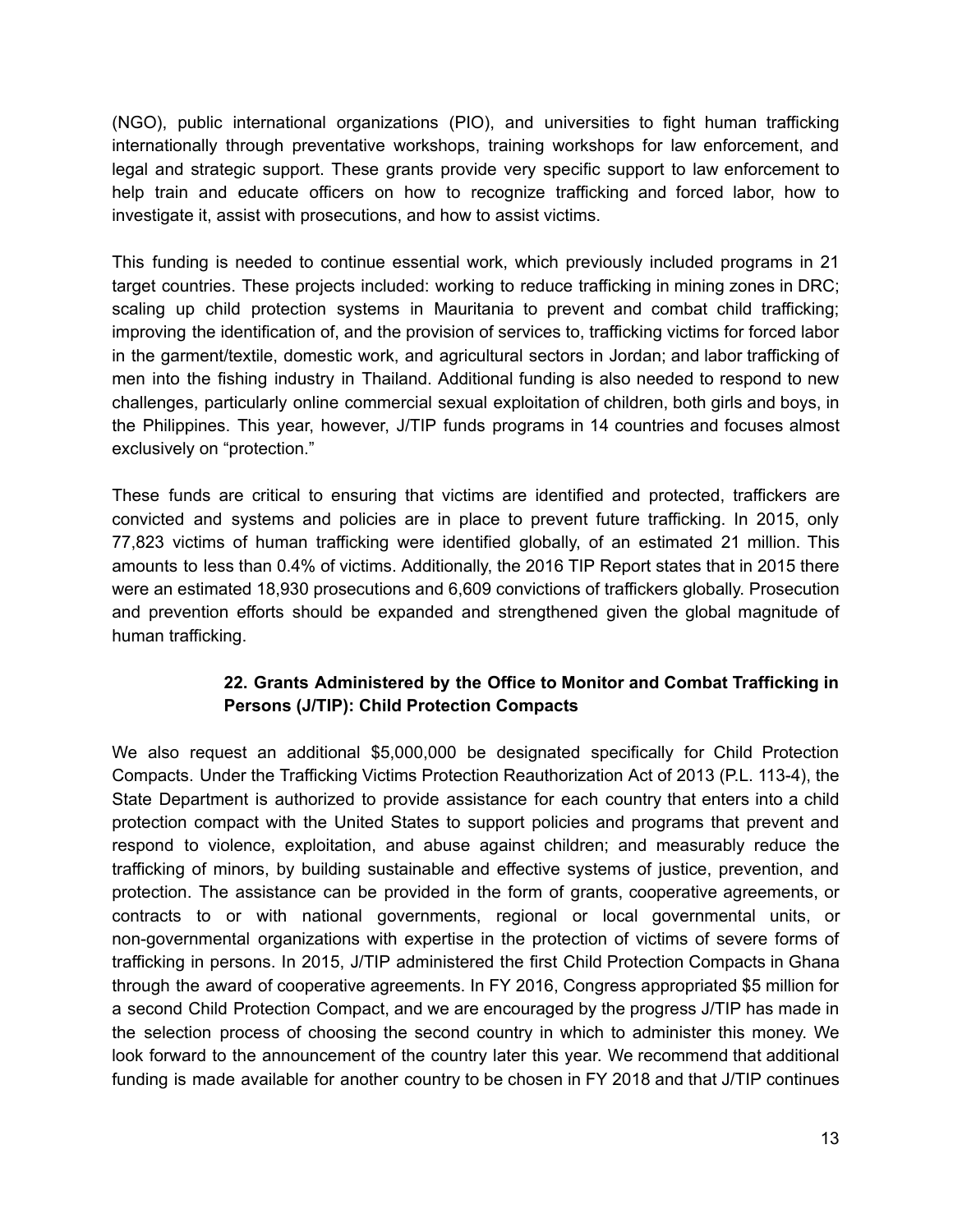to be the implementing agency of the Child Protection Compacts and that sufficient funding is appropriated to allow them to fulfill this mandate.

#### *Bureau of Democracy, Human Rights, and Labor*

Of the amounts provided for the Bureau of Democracy, Human Rights and Labor (DRL), we request \$10,000,000 specifically for activities to support labor rights, labor recruitment reform, and corporate accountability activities, as well as efforts to combat gender-based violence. These important programs strengthen multi-stakeholder engagement on labor and sexual exploitation in supply chains (including of products or services exported to the United States). Examples of these programs include anti-child labor initiatives in cotton and cocoa, efforts to support Brazil's national plan against slave labor, capacity building for local labor monitoring and worker organizations, efforts to combat entrenched forms of slavery in Mauritania, Mali and Senegal, and initiatives to address the particular vulnerability of migrant workers and other vulnerable populations to forced labor and other forms of abuse and exploitation.

### *Bureau of [Population,](http://www.state.gov/j/prm/) Refugees, and Migration* **23. Program on Migration**

We request \$800,000 for the Program on Migration, implemented through funding to the International Organization on Migration (IOM), within Migration and Refugee Assistance, to ensure continued services to support family reunification efforts for human trafficking survivors in the United States throughout the year. Services for human trafficking survivors' family members sponsored by this program are unique in that they provide on-the-ground assistance for human trafficking survivors' families around the world and ensure that families can be reunited after years of separation.

Overall, the demand for IOM's assistance has been consistently high for the past 3 years with the agency helping almost 500 derivative family members annually. IOM is receiving more requests for assistance from across the United States. Requests for assistance have steadily increased over five years. In 2011 IOM received only 139 requests; yet in 2015, IOM received 496 requests. This is a 357% increase in requests. Funding must keep pace with these requests; otherwise, IOM will face challenges meeting survivors' families' needs, such as in 2013 when IOM ran a waitlist of over 149 family members, and trafficking victims were notified that there would be no support for family reunification.

# *U.S. Agency for International Development* **24. DCHA: CounterTrafficking in Persons (CTIP) Policy**

Within the budget for Bureau for Democracy, Conflict and Humanitarian Assistance (DCHA), we request \$1,800,000 to support efforts to integrate counter-trafficking in persons work into other Agency programs both at headquarters and within missions, including but not limited to health, food security, and economic development. ATEST and its member organizations applaud the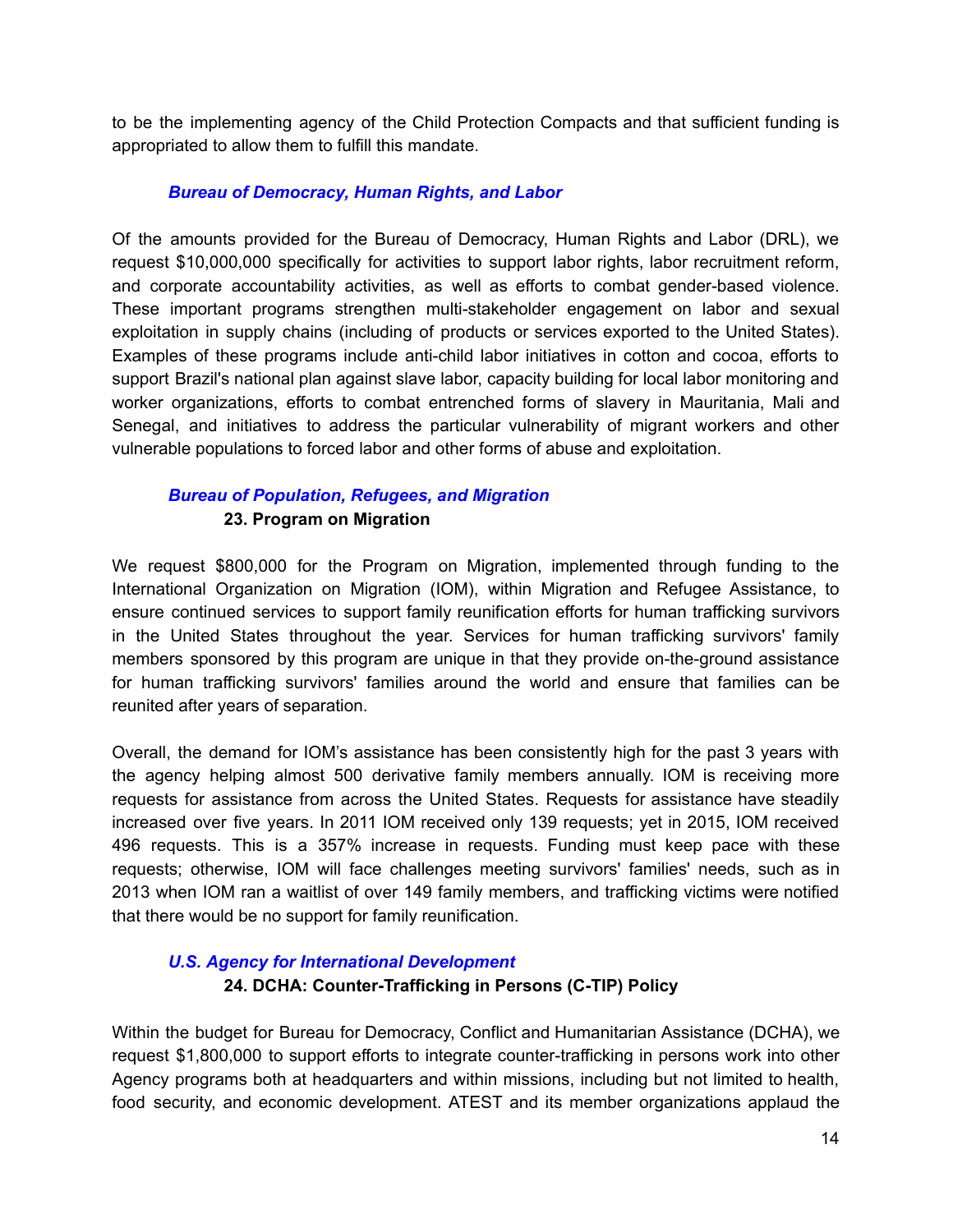release of USAID's Counter-Trafficking in Persons Policy in February 2012 and the subsequent Field Guide released in April 2013, with DCHA taking the lead on anti-trafficking matters within USAID headquarters.

While we support USAID's strategy to combat human trafficking and forced labor around the world, it appears that the implementation of the strategy in the field is lagging and not reflective of its prioritization by USAID headquarters or the Administration. Therefore, we request that a greater emphasis be placed on implementation of the anti-trafficking strategy in the field by requiring USAID Missions located in Tier 2, Tier 2-Watch List and Tier 3 countries to have a dedicated FTE for anti-trafficking programs and by requiring mandatory training in anti-trafficking policies and programs for USAID staff in these countries, and that future Country Development Coordination Strategies in these countries include a robust C-TIP analysis component. It is critical that all USAID staff operating in Tier 2, Tier 2 Watch List, and Tier 3 countries knows, understands, and implements the Agency's anti-trafficking policies and integration strategy that cut across all divisions and programs so that they are able to effectively report on program successes.

In addition, in order to better understand the current state of integration of the C-TIP policy at the mission level, we recommend that USAID develop a mechanism to report out on instances where larger program investments are being leveraged to accomplish some limited C-TIP activity, short of reporting out on percentage of budget spent, through simple attribution. This could be accomplished by developing a category of attribution, "TIP Integrated Development Programs," which would include, though not be limited to, any programming to address health, food security, economic development, education, democracy and governance, and humanitarian assistance that includes some C-TIP element integrated in the program design and/or delivery. This information will prove critical in understanding what broader programming is being leveraged, and where C-TIP elements can be targeted for integration.

### **25. DCHA: Global Labor Program**

We request \$10,000,000 to USAID's Bureau for Democracy, Conflict and Humanitarian Assistance (DCHA) for the Global Labor Program (GLP). The GLP plays a crucial role in addressing the underlying root causes of human trafficking and strengthens labor rights and workers' organizations around the world. The GLP strengthens human trafficking prevention initiatives by supporting programs that improve the economic, social, and democratic development of vulnerable workers, such as migrant, informal economy, and women workers. These workers are particularly vulnerable to human trafficking, forced labor, and gender-based violence. The GLP also supports country-based regional and global programs on adherence to core labor standards.

The GLP is an official long-standing USAID program, funded out of the Human Rights and Democracy Fund, through five-year cooperative agreements. The operational office for the program is the Center for Excellence in Democracy, Human Rights and Governance (DRG) at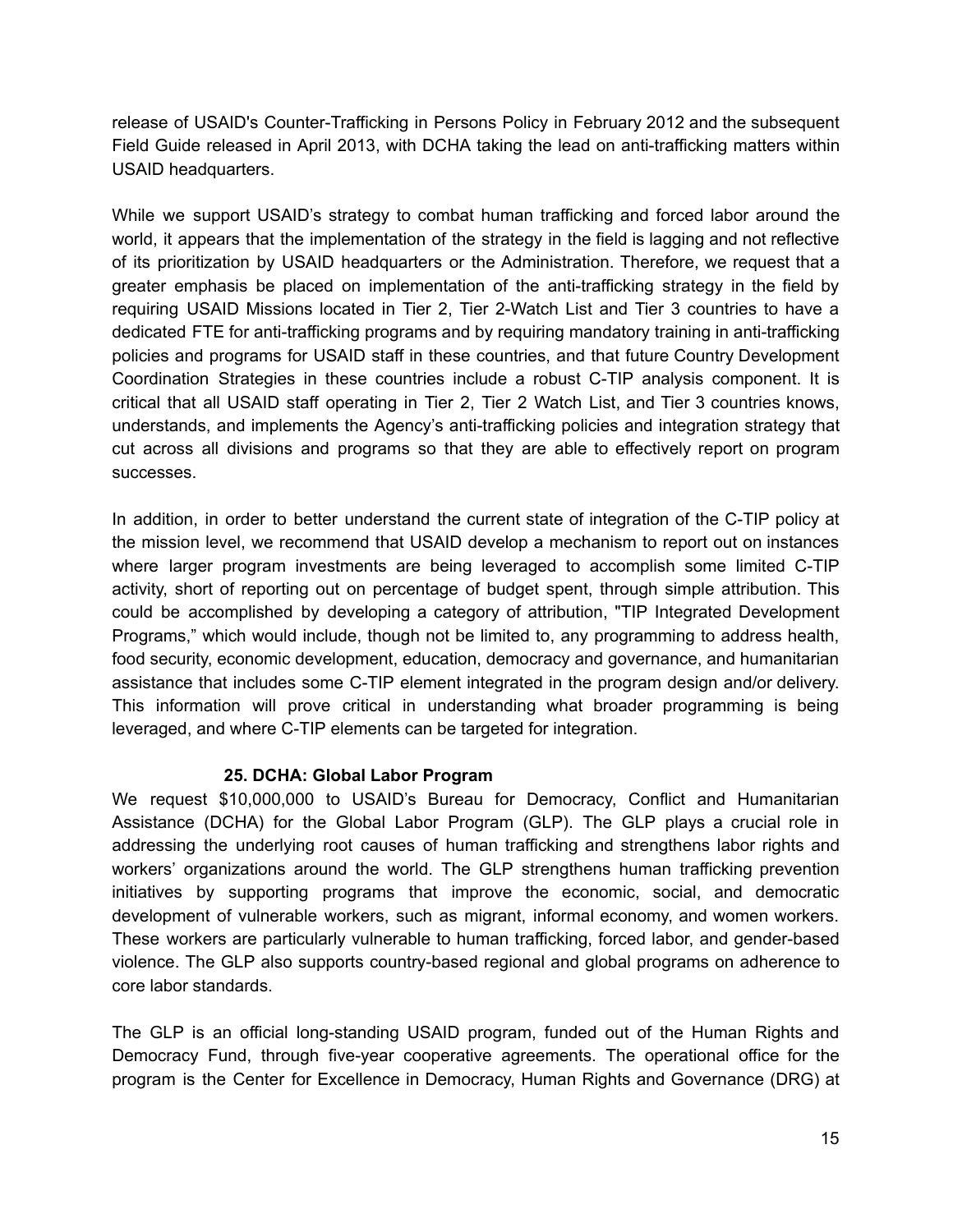USAID, which is part of the Bureau for Democracy, Conflict, and Humanitarian Assistance (DCHA).

### **26. Human Rights Fund**

We request \$1,000,000 to support USAID's Human Rights Fund, which is available to USAID Missions around the world to support integration across all development initiatives.

### **DEPARTMENT OF HOMELAND SECURITY**

Earlier this year, the President signed into law the Trade Facilitation and Trade Enforcement Act to strengthen the authority to prohibit the importation of goods made with forced or prison labor into the United States, by repealing the exception for goods for which there is a "consumptive demand" in the United States. ATEST welcomes this law, which provides an effective tool for the Department of Homeland Security, through Customs and Border Protection (CBP) and Immigration and Custom Enforcement (ICE), to take steps to prevent the importation of these goods. This enforcement would incentivize companies to examine their supply chains more deeply for the use of such labor to avoid disruptions of their supply. We urge you to include appropriate and necessary resources for the Department of Homeland Security, especially CBP and ICE, to effectively implement this change of law.

### **27. Immigration and Customs Enforcement**

We request \$34,400,000 in funding for investigations, training, and victim services by Immigration and Customs Enforcement (ICE) to combat severe forms of trafficking in persons as authorized by Sec. 113(i) of the TVPRA of 2013 (P.L. 113-4). ICE plays a critical role in combating severe forms of trafficking originating from foreign countries, including investigations of violations of Section 307 of the Tariff Act of 1930, and is therefore the first line of defense in stopping this crime. Additional resources will be used to expand trafficking investigations and help reduce the incidents of trafficking and forced labor in the United States.

## **28. ICE / Child Sexual Exploitation Investigations Unit**

We request \$20,000,000 for the DHS for victim witness coordinators and to support investigations overseas into child sex tourism and forced labor. With this additional funding DHS would be able to hire 5 additional victim witness coordinators, staff essential to making sure that the DHS response to this crime is victim-centered. We also urge DHS to prioritize partnering with NGOs and service providers that are experienced in children's rights so that child victims of sexual exploitation receive appropriate care and services.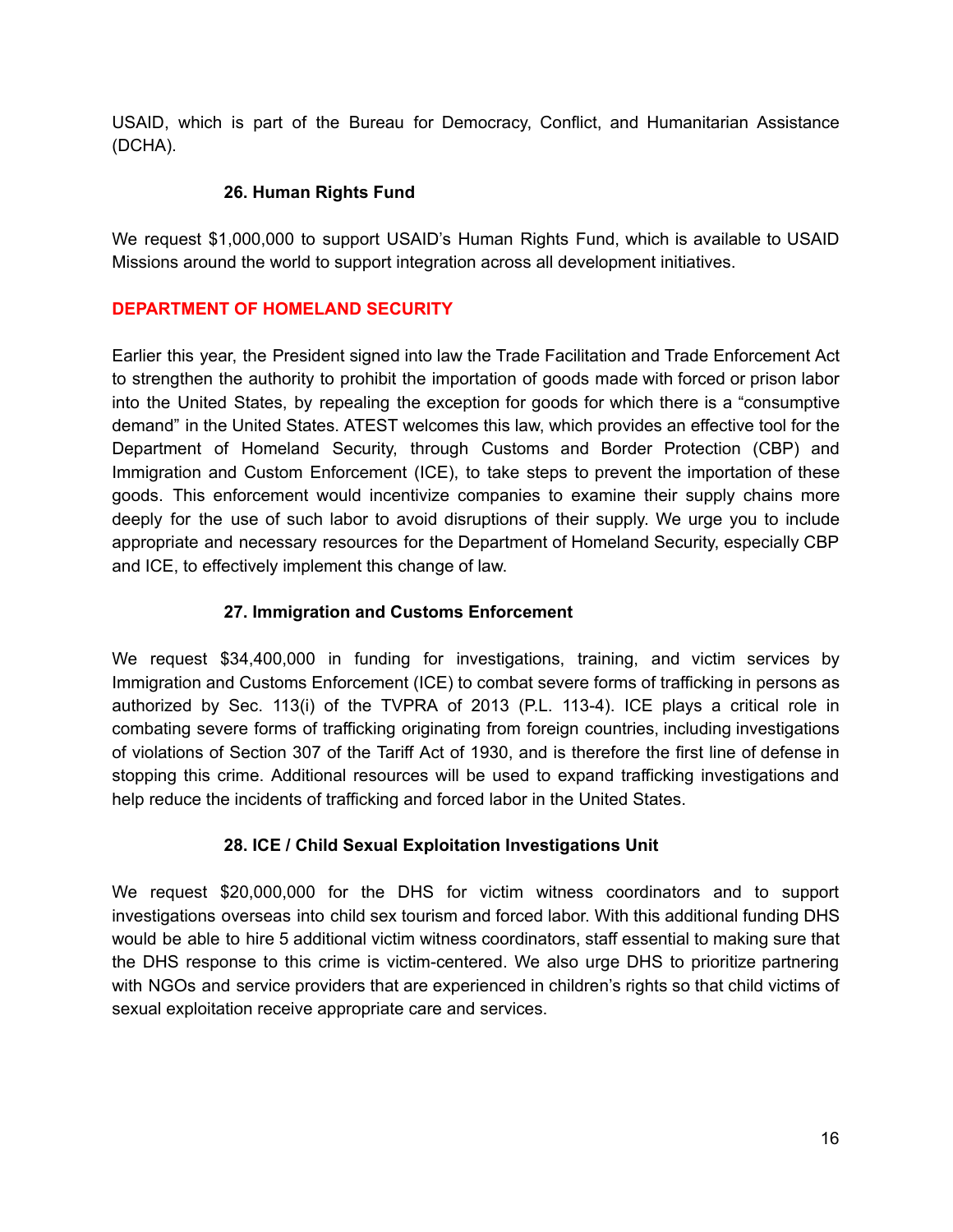### **29. DHS / Customs and Border Protection**

We request \$20,000,000 for Customs and Border Protection to self-initiate investigations into the enforcement of section 307 of the Tariff Act of 1930. Recent changes in law have made it easier to enforce this prohibition on the importation into the United States of goods made with forced labor. Funds would be used to help CBP self-initiate investigations of particular types of goods, provide training to Customs officers and investigatory staff, and develop new technology new approaches to identifying and helping inspect cargo that may be produced with forced labor.

#### **DEPARTMENT OF DEFENSE**

#### **30. Office of the Secretary of Defense / Office of Human Trafficking**

We request that the Department of Defense include \$2,000,000 in FY 2018 to establish an Office of Human Trafficking located in the Office of the Secretary of Defense. These funds would be used to establish the Office and provide support for implementing DOD's Strategic Plan for Combating Trafficking in Persons (CTIP). DOD is uniquely positioned to play an important role in combating trafficking in persons given the breadth and scope of its work in both its domestic and international operating environments. The implementation of the CTIP Strategic Plan would include issuing a DOD-wide policy that conforms to laws and executive orders on CTIP such as Title XVII of the National Defense Authorization Act (NDAA, P.L. 11492) entitled, "Ending Trafficking in Government Contracting." It would also include instituting training, education, and outreach programs to ensure greater awareness within the Department, as well as implementing standardized CTIP monitoring and enforcement processes and procedures that improve compliance and the reporting of incidents of trafficking.

We look forward to working with you and with Congress to secure the funding necessary to make strong inroads against the problem of human trafficking, forced labor, and modern slavery. Should you have any questions, please feel free to contact Melysa Sperber, ATEST Director, at (631) 374-0749 or msperber@humanityunitedaction.org.

Sincerely,

Advocating Opportunity Alianza de Puerto Rico Contra la Trata Humana Angels of Mercy Asian Pacific Islander Legal Outreach Association of Farmworker Opportunity Programs Ayuda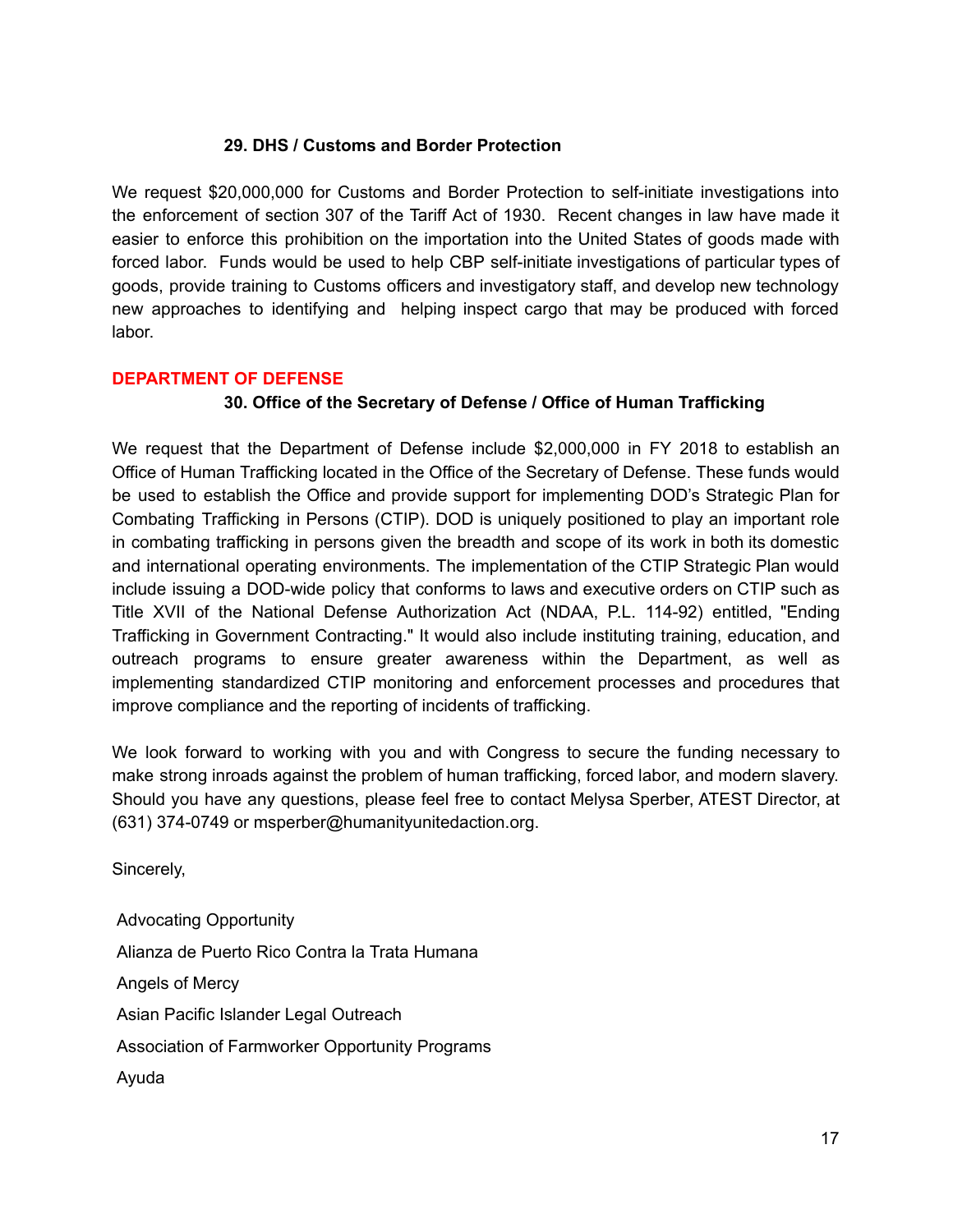Breaking Free, Inc. California National Organization for Women Catholic Health Initiatives Catholics in Alliance for the Common Good Center for the Human Rights of Children, Loyola University Chicago Center of Concern Central Missouri Stop Human Trafficking Coalition Centro de los Derechos del Migrante, Inc. Chab Dai Coalition, Cambodia Child Labor Coalition Child Welfare League of America Children's Advocacy Institute Church Women United in New York State St. Paul Civil Society Coalition Against Trafficking & Exploitation Congregation of Divine Providence Congregation of Sisters of St. Agnes Covenant House International Coalition of Religious Congregations - Stop Trafficking of Persons Center for Reflection, Education and Action Dana Investment Advisors Daughters of Charity Dignity Health Dominican Sisters - Ossining, Grand Rapids, Amityville, Blauvelt, Caldwell, Hope, Sparkill Edmund Rice International Stop Human Trafficking Now - Eastern North Carolina End Trafficking Project, U.S. Fund for UNICEF FB Consulting Franciscans Sisters in Rochester, MN Fransican Action Network Freedom Network USA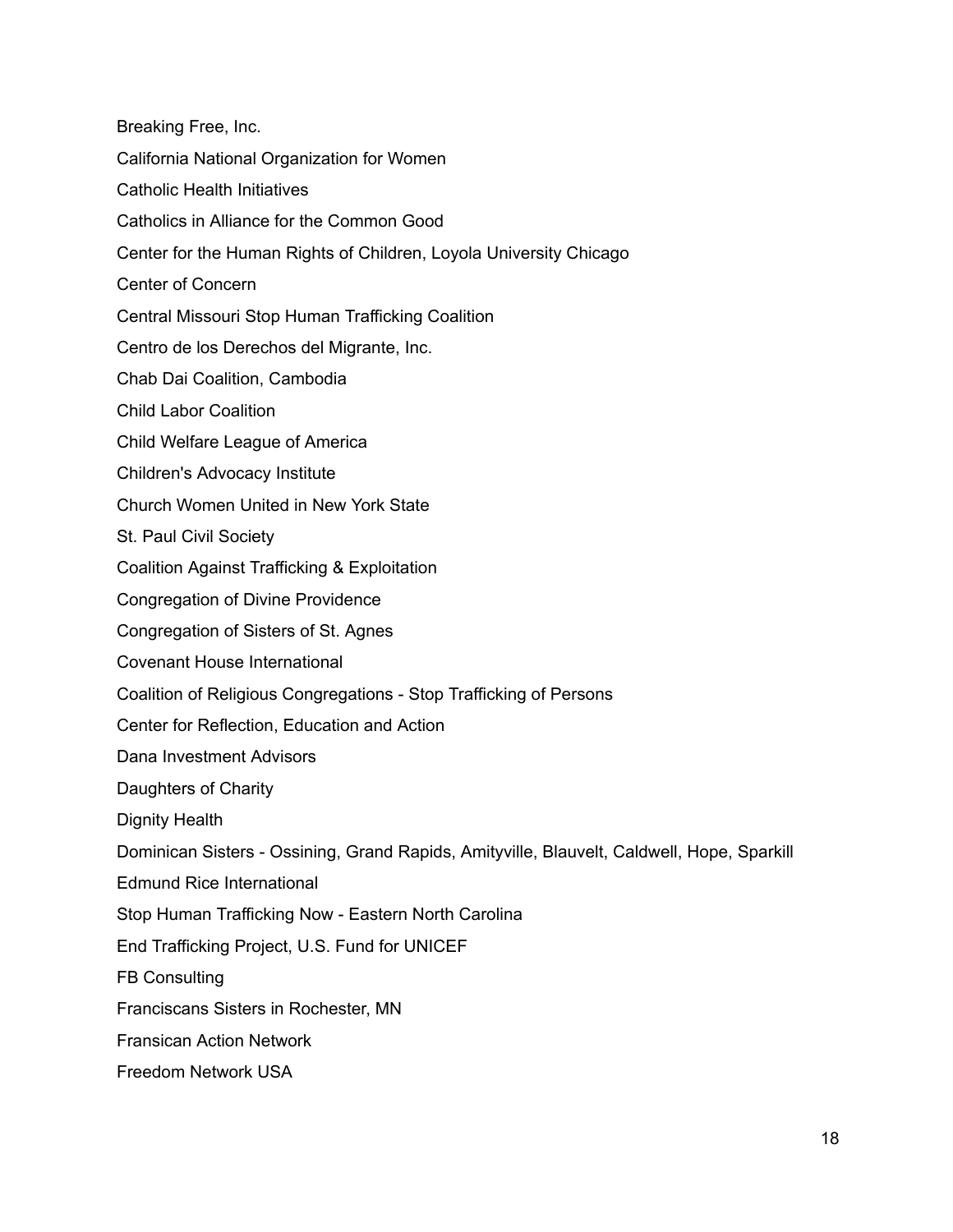Friends of Farmworkers, Inc. Girl Up Glenmary Home Missioners Global Ministries of the Christian Church (Disciples of Christ) and United Church of Christ Global Workers Justice Alliance GoodWeave International Grey Nuns of the Sacred Heart Grieboski Global Strategies, LLC HEAL Trafficking Holy Spirit Missionary Sisters, USA - JPIC Human Trafficking Awareness Partnerships IF Hummingbird Foundation Innocents at Risk Interfaith Center on Corporate Responsibility International Campaign for the Rohingya International Council of Jewish Women International Institute of Buffalo International Institute of Connecticut International Organization for Adolescents Islamic Society of North America Jantz Management LLC Jeannette Rankin Peace Center Jewish Women International Just Neighbors Ministry Justice Peace and Integrity of Creation Kids in Crisis Laboratory to Combat Human Trafficking Law Office of Shara Svendsen Leadership Conference of Women Religious Lessie Bates Davis Neighborhood House LifeWay Network, Inc.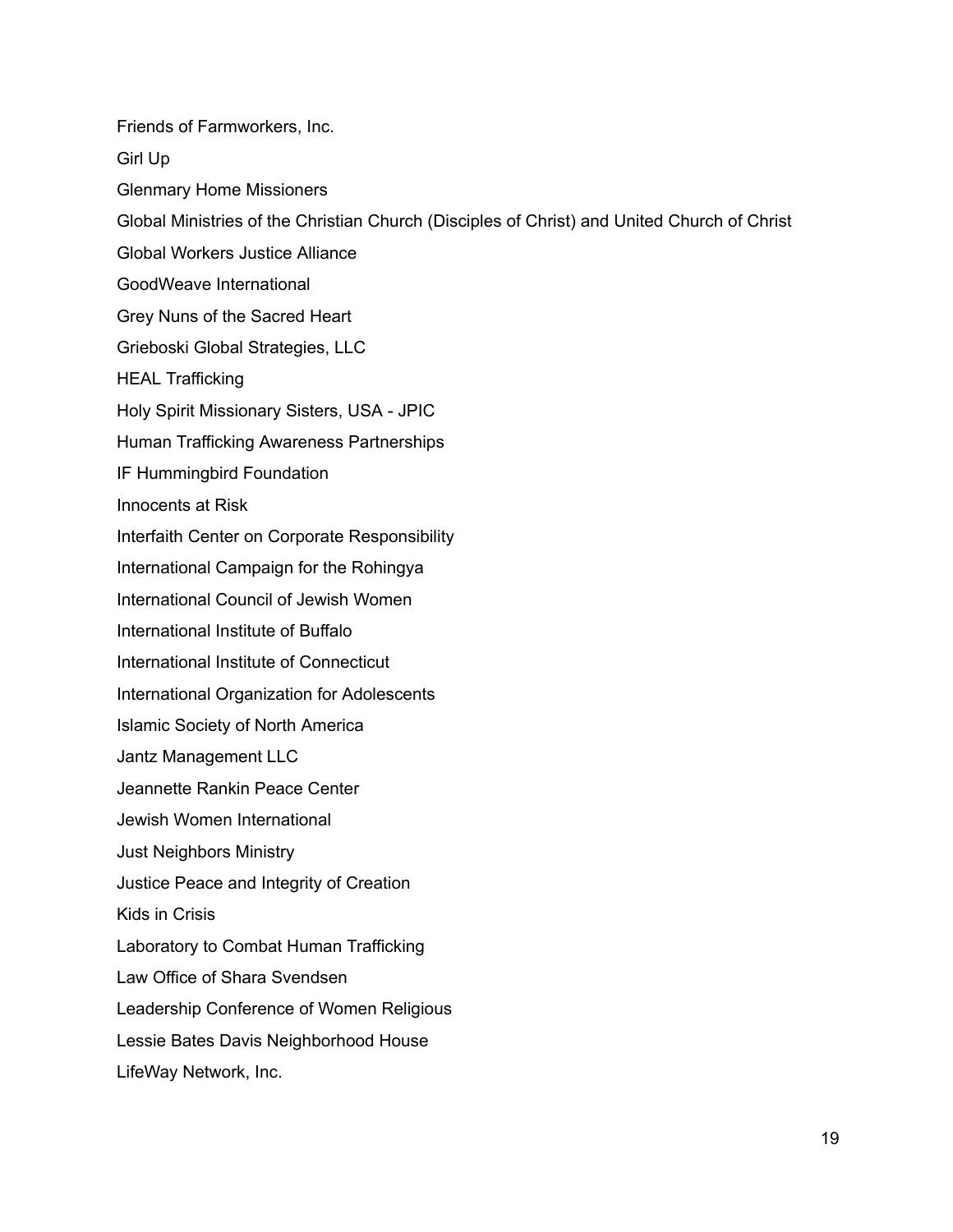Loma Linda University Church

- Marist Brothers of the Schools
- Maryknoll Office for Global Concerns
- Maternal and Child Health Access
- Maven Women
- Media Voices for Children
- Mennonite Central Committee U.S.
- Mosaic Family Services
- My Life My Choice
- National Advocacy Center of the Sisters of the Good Shepherd
- National Association for the Education of Homeless Children and Youth
- National Consumers League
- National Council of Jewish Women
- National Network for Youth
- Network for Peace through Dialogue
- New York Asian Women's Center
- Northern Illinois Justice for Our Neighbors
- NorthStar Asset Management, Inc.
- Northwest Coalition for Responsible Investment
- Oblate Sisters of the Most Holy Redeemer
- Office of Justice, Peace & Integrity of Creation, Comboni Missionaries
- Pan-Pacific South East Asia Women's Association/International
- Presbyterian Women PC (USA)
- Presbytery of Great Rivers
- Project IRENE
- Proxy Impact
- Region VI Coalition for Responsible Investment
- Religious Sisters of Charity
- Responsible Sourcing Network
- Richmond Justice Initiative, Prevention Project
- Rocky Mountain Peace and Justice Center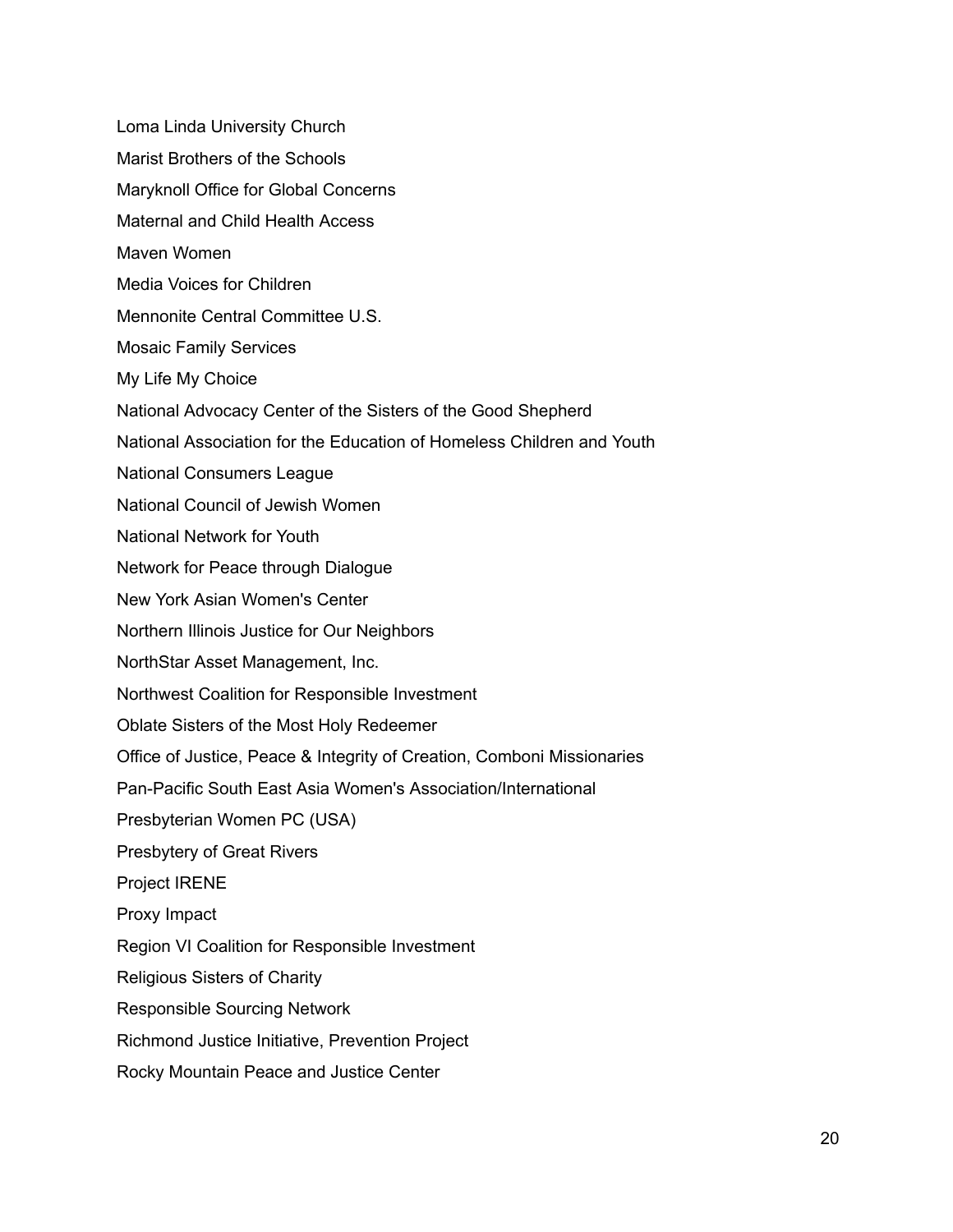Salvatorian Advocacy for Victims of Exploitation Sasha Bruce Youthwork, Inc. School Sisters of Notre Dame - CP Shalom/JPIC Office Shaw House Sisters of Charity Health System Sisters of Charity of Nazareth Corporate Responsibility Office Sisters of Charity, BVM Sisters of Charity, Halifax Sisters of St. Francis of Philadelphia Sisters of St. Joseph of Carondelet Slavery Today Journal Society of the Holy Child Jesus, American Province Southeast King County Coalition Against Trafficking SSND Cooperative Investment Fund SSND WOMENS GROUP T'ruah: The Rabbinic Call for Human Rights Taking Action for Peaceful Solutions Temple Isaiah Thai Community Development Center The College of New Jersey The Grey Nuns of the Sacred Heart The Jewish Federations of North America The Life Link The Modern Slavery Research Project The National Crittenton Foundation The Salvation Army National Headquarters The Women's Law Center of Maryland, Inc. Thurston County Juvenile Court Trinity Health Truckers Against Trafficking U.S. Catholic Sisters Against Human Trafficking